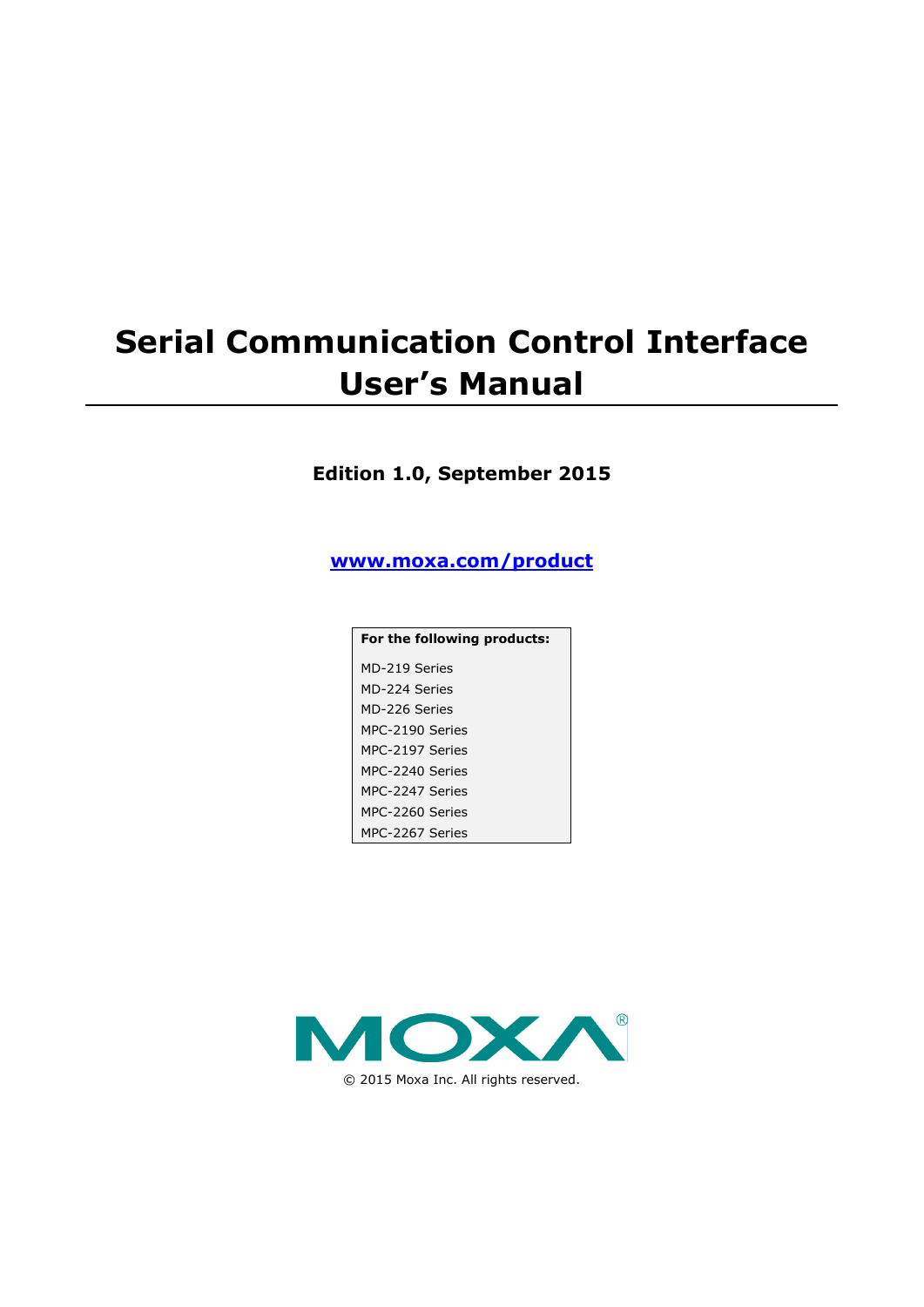# **Serial Communication Control Interface User's Manual**

The software described in this manual is furnished under a license agreement and may be used only in accordance with the terms of that agreement.

### **Copyright Notice**

© 2015 Moxa Inc. All rights reserved.

### **Trademarks**

The MOXA logo is a registered trademark of Moxa Inc. All other trademarks or registered marks in this manual belong to their respective manufacturers.

### **Disclaimer**

Information in this document is subject to change without notice and does not represent a commitment on the part of Moxa.

Moxa provides this document as is, without warranty of any kind, either expressed or implied, including, but not limited to, its particular purpose. Moxa reserves the right to make improvements and/or changes to this manual, or to the products and/or the programs described in this manual, at any time.

Information provided in this manual is intended to be accurate and reliable. However, Moxa assumes no responsibility for its use, or for any infringements on the rights of third parties that may result from its use.

This product might include unintentional technical or typographical errors. Changes are periodically made to the information herein to correct such errors, and these changes are incorporated into new editions of the publication.

### **Technical Support Contact Information**

#### **www.moxa.com/support**

#### **Moxa Americas**

Toll-free: 1-888-669-2872 Tel: +1-714-528-6777 Fax: +1-714-528-6778

#### **Moxa Europe**

Tel: +49-89-3 70 03 99-0 Fax: +49-89-3 70 03 99-99

#### **Moxa India**

Tel: +91-80-4172-9088  $Fax: +91-80-4132-1045$ 

#### **Moxa China (Shanghai office)**

Toll-free: 800-820-5036 Tel: +86-21-5258-9955 Fax: +86-21-5258-5505

#### **Moxa Asia-Pacific**

| Tel: | +886-2-8919-1230         |
|------|--------------------------|
| Fax: | $+886 - 2 - 8919 - 1231$ |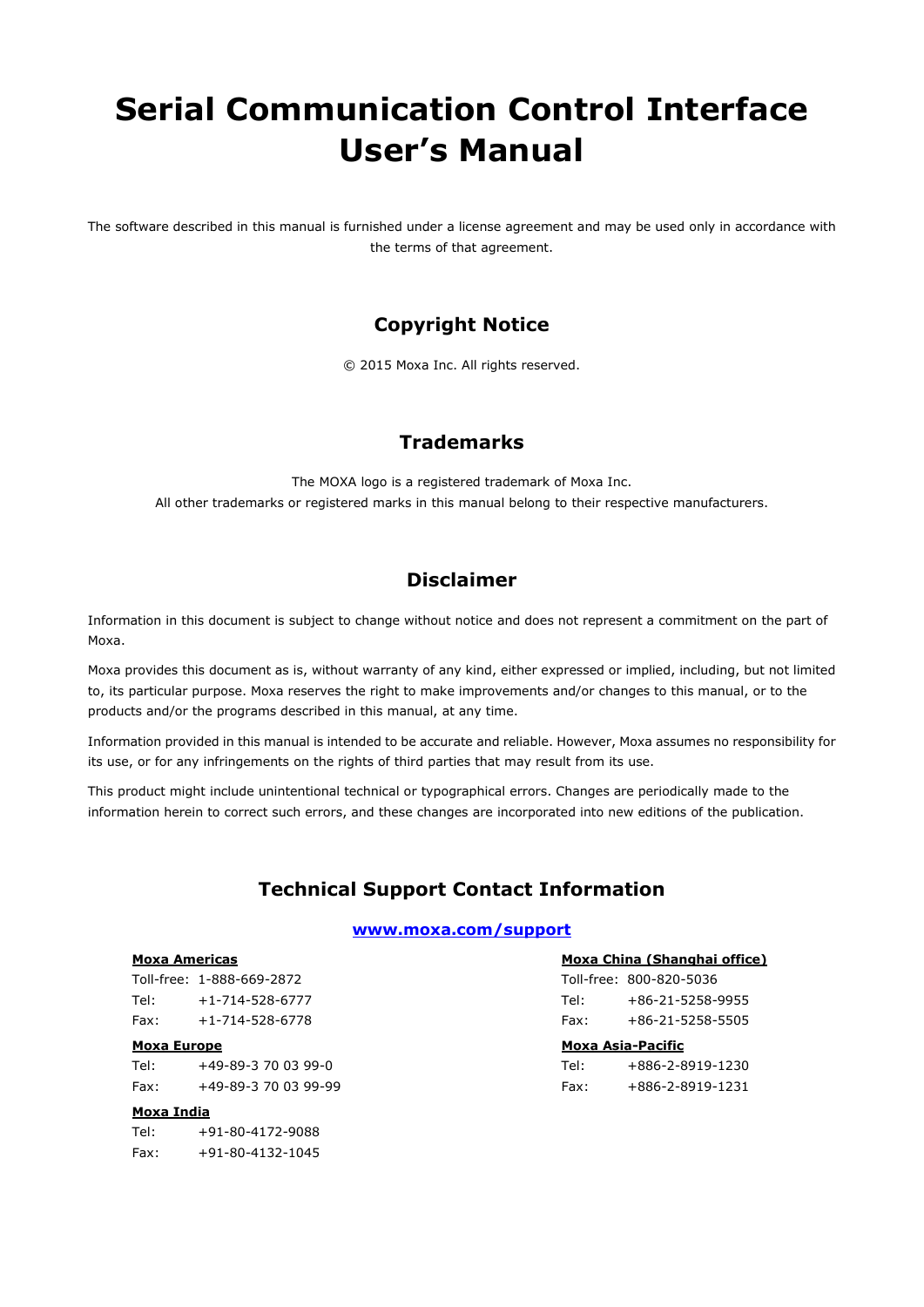### **Table of Contents**

| 2. | 1. |  |
|----|----|--|
|    |    |  |
|    |    |  |
|    |    |  |
|    |    |  |
|    |    |  |
|    |    |  |
|    |    |  |
|    |    |  |
|    |    |  |
|    |    |  |
|    |    |  |
|    |    |  |
|    |    |  |
|    |    |  |
|    |    |  |
|    |    |  |
|    |    |  |
|    |    |  |
|    |    |  |
|    |    |  |
|    |    |  |
|    |    |  |
|    |    |  |
|    |    |  |
|    |    |  |
|    |    |  |
|    |    |  |
|    |    |  |
|    |    |  |
|    |    |  |
|    |    |  |
|    |    |  |
|    |    |  |
|    |    |  |
|    |    |  |
|    |    |  |
|    |    |  |
|    |    |  |
|    |    |  |
|    |    |  |
|    |    |  |
|    |    |  |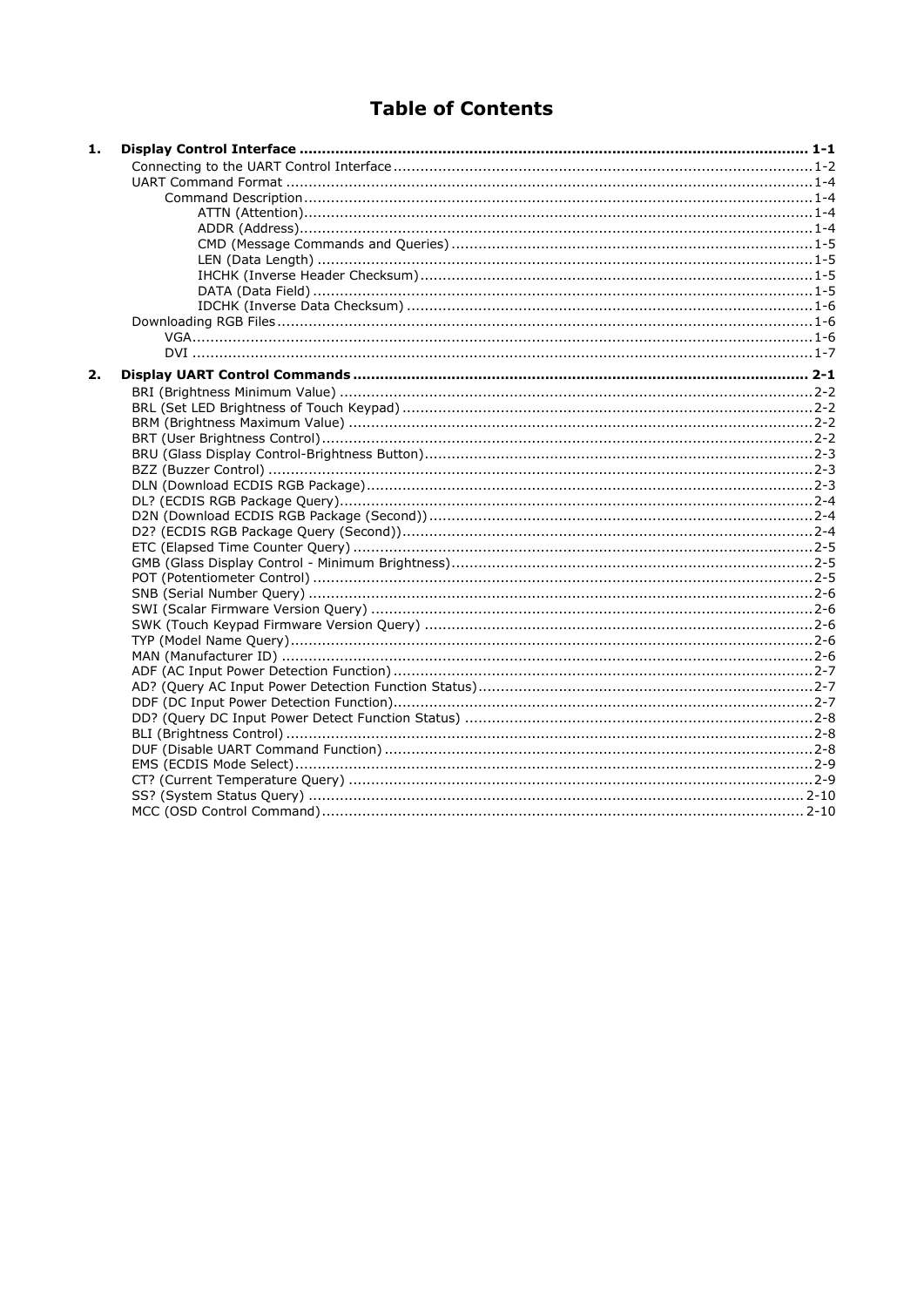# **1. Display Control Interface**

<span id="page-3-0"></span>Moxa's MD and MPC products include a UART interface that provides system designers a convenient method for developing custom software controls for the display panel. In this chapter, we describe the UART control interface and the format of the available commands.

The following topics are covered in this chapter:

#### **[Connecting to the UART Control Interface](#page-4-0)**

- **[UART Command Format](#page-6-0)**
	- > [Command Description](#page-6-1)
- **[Downloading RGB Files](#page-8-1)**
	- $\triangleright$  [VGA](#page-8-2)
	- > [DVI](#page-9-0)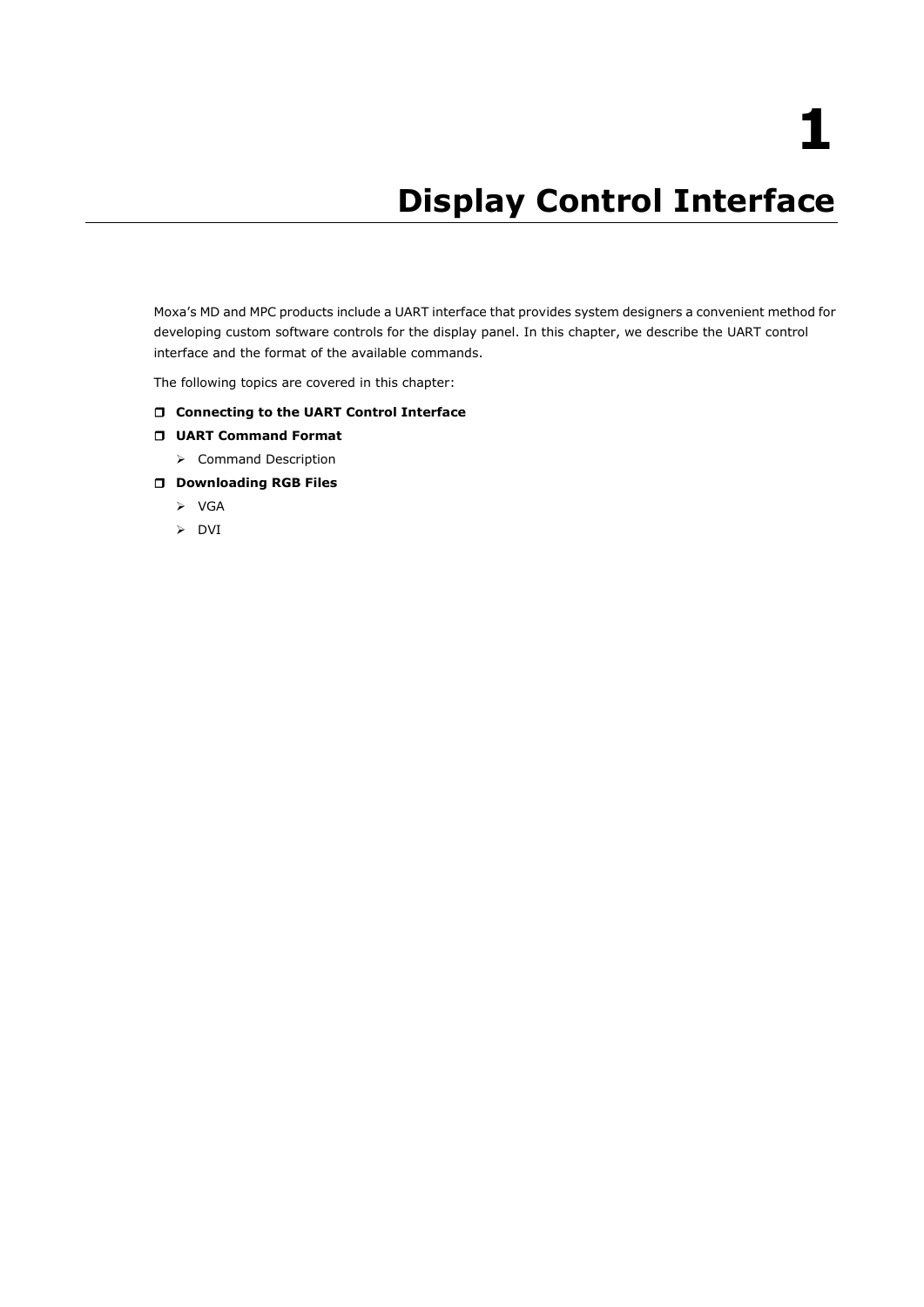### <span id="page-4-0"></span>**Connecting to the UART Control Interface**

You can use a terminal program (for example, Moxa's PComm terminal emulator or PuTTY) to access the control interface of the MD display (through the RS-232/RS-422/RS-485 serial port) or the MPC panel computer (through the RS-232 serial port).

Before you can connect to the MD or MPC product using a terminal emulator, you must configure the connection settings. The following procedure shows you the configuration steps using Moxa's PComm terminal emulator. The connection settings are listed in Step 2.

1. Open the Moxa's PComm Terminal Emulator application and select Port Manager  $\rightarrow$  Open.

|   | Profile Port Manager Help |                  |          |  |
|---|---------------------------|------------------|----------|--|
| 해 | Open                      | $Ctrl + Alt + O$ | $2B$ HEX |  |
|   |                           |                  |          |  |
|   |                           |                  |          |  |
|   |                           |                  |          |  |

2. Configure the connection settings as shown. Click **OK**.

| <b>Protocol: Serial</b>         | $\Box$<br>$\Sigma$<br>PComm Terminal Emulator                                                                       |
|---------------------------------|---------------------------------------------------------------------------------------------------------------------|
| <b>Serial Parameters:</b>       | Profile Port Manager Help                                                                                           |
| COM# (the actual number depends |                                                                                                                     |
| on the computer)                |                                                                                                                     |
| <b>Baud rate: 9600</b>          | $\mathbf{x}$<br>Property                                                                                            |
| <b>Data bits: 8</b>             | Communication Parameter   Terminal   File Transfer   Capturing                                                      |
| Parity: None                    | Serial<br>Protocol:<br>$\blacktriangledown$                                                                         |
| Stop bits: 1                    | Serial Parameters<br>Baud rate:                                                                                     |
| <b>RTS state: ON</b>            | 9600<br>COM <sub>1</sub><br>$\overline{\phantom{a}}$<br>COM <sub>2</sub><br>$\Box$ User defined<br>COM <sub>3</sub> |
| <b>DTR state: ON</b>            | Data bits:<br>18                                                                                                    |
|                                 | None<br>Parity:<br>$\blacktriangledown$<br>$\blacktriangledown$<br>Stop bits:                                       |
|                                 | $\Box$ RTS/CTS<br>Flow control:<br>$\Gamma$ DTR/DSR                                                                 |
|                                 | <b>T XON/XOFF</b>                                                                                                   |
|                                 | RTS state: CON COFF<br>DTR state: CON COFF                                                                          |
|                                 |                                                                                                                     |
|                                 | OK                                                                                                                  |
|                                 | Default<br>Cancel                                                                                                   |
|                                 |                                                                                                                     |
|                                 |                                                                                                                     |
|                                 |                                                                                                                     |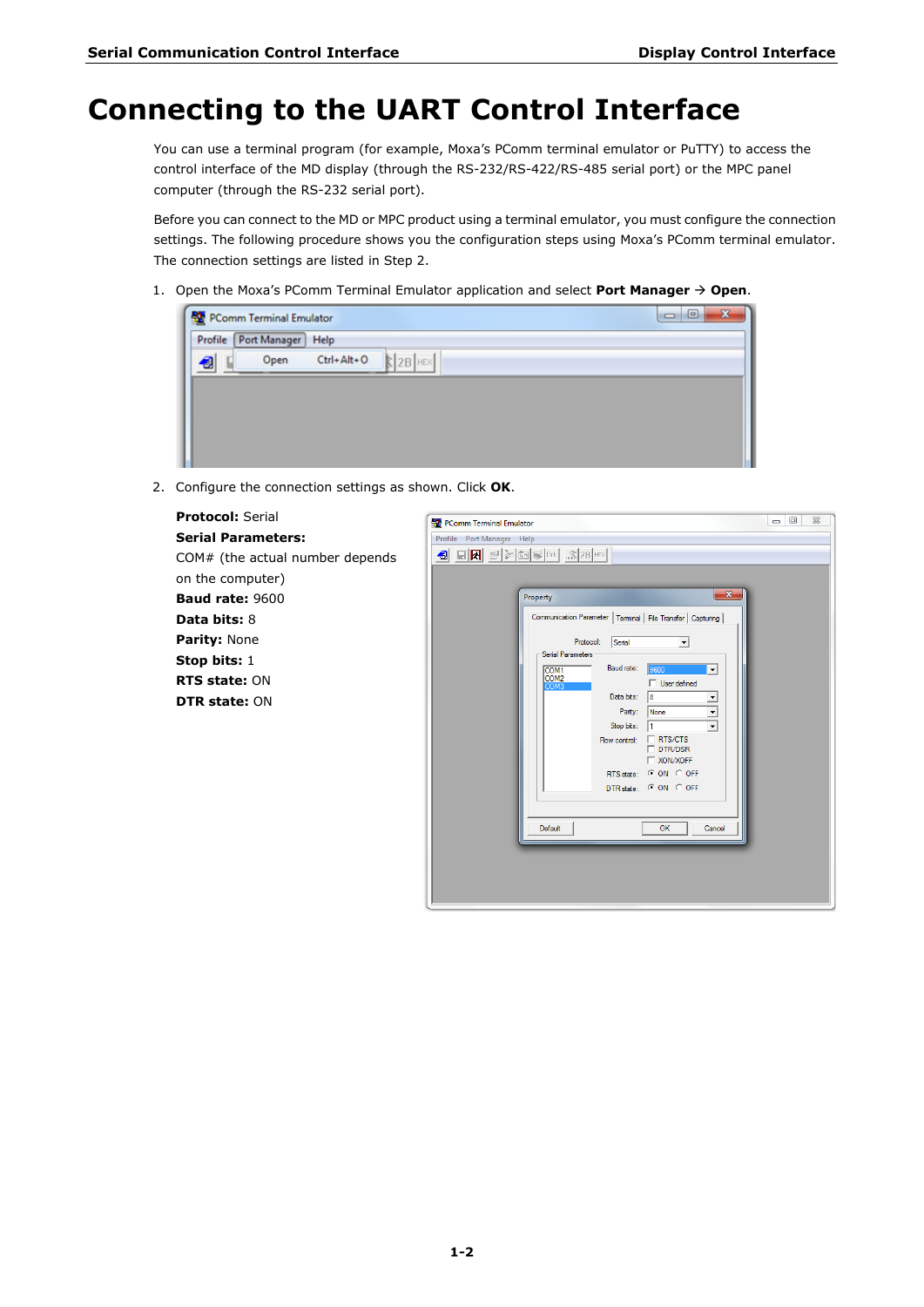3. After you connect to the MD or MPC product, click the **Send pattern** icon.



4. In the Send Pattern dialog box, you can enter a command in the **HEX** field and click **Start Send** to send the command.

| <b>Send Pattern</b>                                                                                                  |                      |
|----------------------------------------------------------------------------------------------------------------------|----------------------|
| Data Pattern<br>C ASCII<br>$\bullet$ SWI<br>$\rightarrow$<br>a mara dan masa dan masa s<br>$C$ HEX<br>07FF5357490006 | Start Send<br>Cancel |
| Start:<br>To:<br>C Range (Hex)<br>$C$ File                                                                           |                      |
| Count<br>C Send until user break                                                                                     |                      |
| C Repeat count:<br>$\mathbf{1}$<br>□ Interval time:<br>1000<br>(100ms ~ 60000ms )                                    |                      |
| Set all ports to send pattern simultaneously                                                                         |                      |

The following example queries the firmware version on the scalar board.

| <b>Example: Querying the firmware version</b> |      |      |      |      |      |      |
|-----------------------------------------------|------|------|------|------|------|------|
| 0x07                                          | 0xFF | 0x53 | 0x57 | 0x49 | 0x00 | 0x06 |

In this example, the screen displays the scalar firmware version 1.0 as indicated in the figure below.

**NOTE** This example applies to MPC-2000 series products. For MD-200 series products, the second byte (byte 1) will vary, depending on the address of the unit.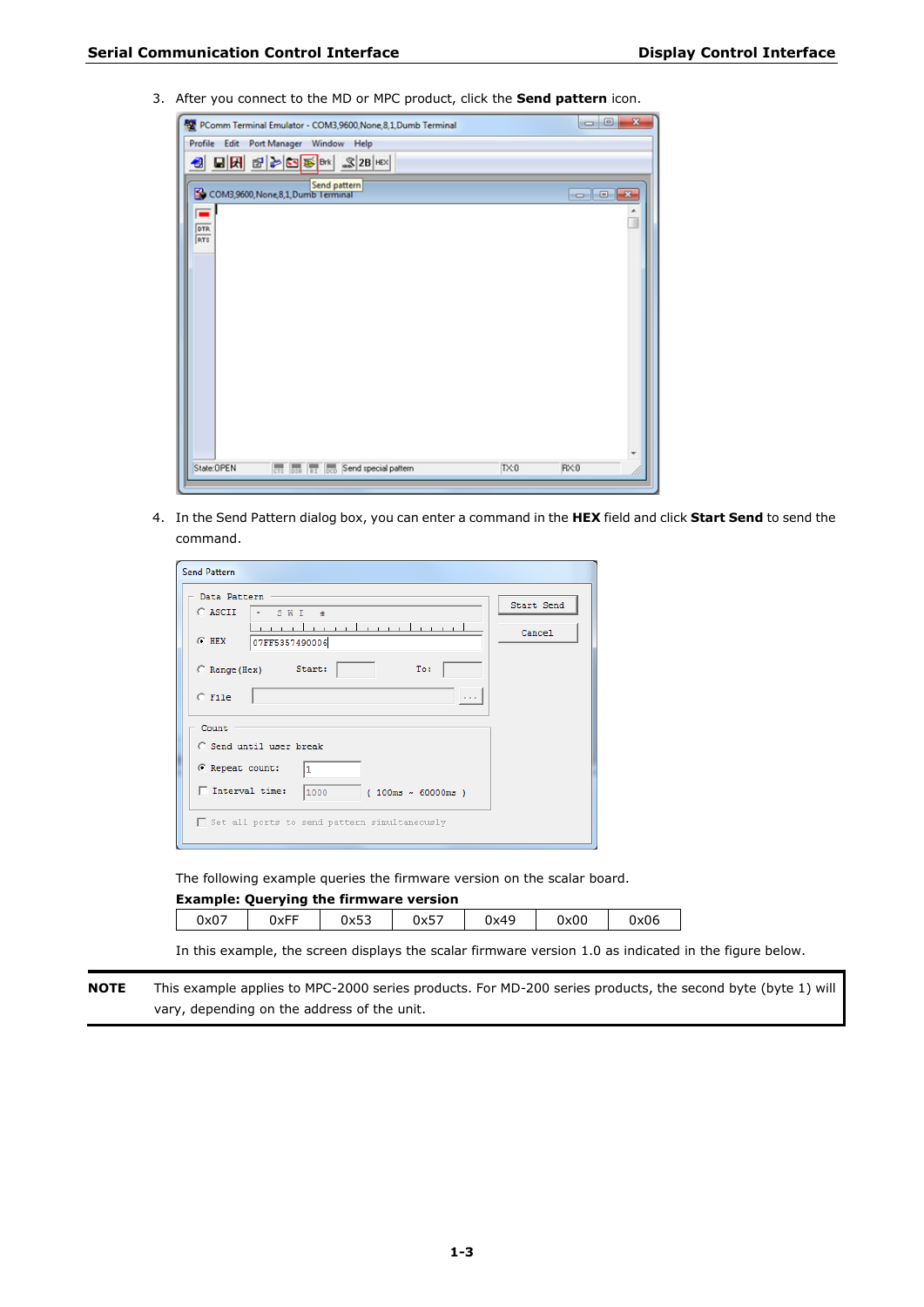

**NOTE** For detailed command information, see the **[Display UART Control Commands](#page-10-0)** chapter.

### <span id="page-6-0"></span>**UART Command Format**

The following table shows the UART command message format. The minimum message size is seven bytes and the maximum size is 82 bytes.

| Byte $#$ |    |             | 2,3,4 |     |              | 7 to $7 + (LEN-1)$ ] | 7+LEN        |
|----------|----|-------------|-------|-----|--------------|----------------------|--------------|
|          | TN | <b>ADDR</b> | CMD   | ∟EN | <b>IHCHK</b> | DATA                 | <b>IDCHK</b> |

### <span id="page-6-1"></span>**Command Description**

This section includes detailed descriptions of each byte in a UART command message.

### <span id="page-6-2"></span>**ATTN (Attention)**

This byte is used to identify the start of a message. The following table shows the possible values for this byte.

| <b>ATTN</b> | <b>Description</b>               |
|-------------|----------------------------------|
| 0x07        | Command (ASCII BELL) packet.     |
| 0x06        | Acknowledge (ASCII ACK) packet.  |
| 0x15        | Negative ACK (ASCII NAK) packet. |

For example, if a computer sends a command with the 0x07 attention code to the MD or MPC product, the MD or MPC product will respond with either an ACK (if the command is completed successfully) or a NAK (if the command failed).

### <span id="page-6-3"></span>**ADDR (Address)**

This byte is used to specify the address where a command will be sent.

| <b>ADDR</b>      | <b>Description</b>                                             |
|------------------|----------------------------------------------------------------|
| 0xFF             | Broadcast the command to all units.                            |
| $0x00$ to $0x0F$ | Address of a specific unit: 0 to 15 (the maximum is 16 units). |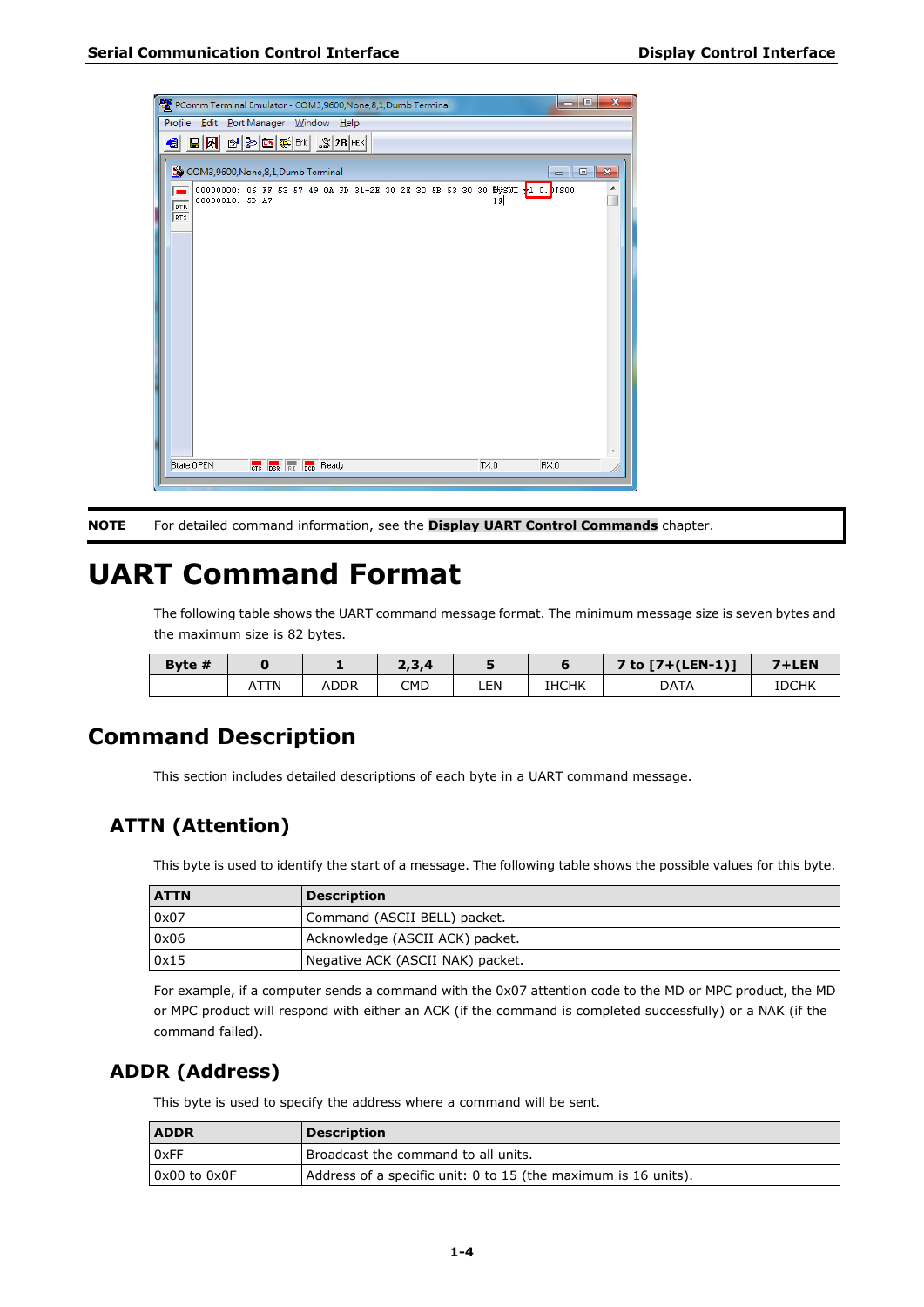### <span id="page-7-0"></span>**CMD (Message Commands and Queries)**

The following table lists the possible values for the command portion. For detailed information, see the **[Display](#page-10-0)  [UART Control Commands](#page-10-0)** chapter.

| CMD <sub>0</sub> | CMD <sub>1</sub> | CMD <sub>2</sub> | <b>ASCII</b> | <b>Description</b>                          |  |  |
|------------------|------------------|------------------|--------------|---------------------------------------------|--|--|
| 0x42             | 0x52             | 0x49             | "BRI"        | Brightness Minimum Value                    |  |  |
| 0x42             | 0x52             | 0x4C             | "BRL"        | Set LED Brightness of Touch Keypad          |  |  |
| 0x42             | 0x52             | 0x4D             | "BRM"        | <b>Brightness Maximum Value</b>             |  |  |
| 0x42             | 0x52             | 0x54             | "BRT"        | User Brightness Control                     |  |  |
| 0x42             | 0x52             | 0x55             | "BRU"        | Glass Display Control - Brilliance Button   |  |  |
| 0x42             | 0x5A             | 0x5A             | "BZZ"        | <b>Buzzer Control</b>                       |  |  |
| 0x44             | 0x4C             | 0x4E             | "DLN"        | Download ECDIS RGB package                  |  |  |
| 0x44             | 0x4C             | 0x3F             | "DL?"        | ECDIS RGB package Query                     |  |  |
| 0x44             | 0x32             | 0x4E             | "D2N"        | Download ECDIS RGB package(Second)          |  |  |
| 0x44             | 0x32             | 0x3F             | "D2?"        | ECDIS RGB package Query(Second)             |  |  |
| 0x45             | 0x54             | 0x43             | "ETC"        | Elapsed Time Counter Query                  |  |  |
| 0x47             | 0x4D             | 0x42             | "GMB"        | Glass Display Control - Minimum Brightness  |  |  |
| 0x50             | 0x4F             | 0x54             | "POT"        | <b>Potentiometer Control</b>                |  |  |
| 0x53             | 0x4E             | 0x42             | "SNB"        | Serial Number Query                         |  |  |
| 0x53             | 0x57             | 0x49             | "SWI"        | Scalar Firmware Version Query               |  |  |
| 0x53             | 0x57             | 0x4B             | "SWK"        | Touch Keypad Firmware Version Query         |  |  |
| 0x54             | 0x59             | 0x50             | "TYP"        | Model Name Query                            |  |  |
| 0x4D             | 0x41             | 0x4E             | "MAN"        | Manufacturer ID                             |  |  |
| 0x41             | 0x44             | 0x46             | "ADF"        | AC Input Power Detect Function              |  |  |
| 0x41             | 0x44             | 0x3F             | "AD?"        | Query AC Input Power Detect Function Status |  |  |
| 0x44             | 0x44             | 0x46             | "DDF"        | DC Input Power Detect Function              |  |  |
| 0x44             | 0x44             | 0x3F             | "DD?"        | Query DC Input Power Detect Function Status |  |  |
| 0x42             | 0x4C             | 0x49             | "BLI"        | <b>Brightness Control</b>                   |  |  |
| 0x44             | 0x55             | 0x46             | "DUF"        | Disable UART Command Function               |  |  |
| 0x45             | 0x4D             | 0x53             | "EMS"        | <b>ECDIS Mode Select</b>                    |  |  |
| 0x43             | 0x54             | 0x3F             | "CT?"        | <b>Current Temperature Query</b>            |  |  |
| 0x53             | 0x53             | 0x3F             | "SS?"        | System Status Query                         |  |  |
| 0x4D             | 0x43             | 0x43             | "MCC"        | <b>OSD Control Command</b>                  |  |  |

### <span id="page-7-1"></span>**LEN (Data Length)**

This byte defines the data length (in bytes) of the message. The maximum value for this field is 74 bytes and the minimum value is 0.

### <span id="page-7-2"></span>**IHCHK (Inverse Header Checksum)**

This is a simple 8-bit checksum of the first six bytes of the packet (bytes 0 to 5) after a bitwise inversion has been performed on them. This means the 8-bit sum (without carrying) of bytes 0, 1, 2, 3, 4, 5, and 6 is **0xFF**.

```
IHCHK = 0xFF – [the sum of bits 0, 1, 2, 3, 4, 5]
```
### <span id="page-7-3"></span>**DATA (Data Field)**

The data field must have a LEN (data length) larger than 0. Some commands do not have any data, so this field is left blank.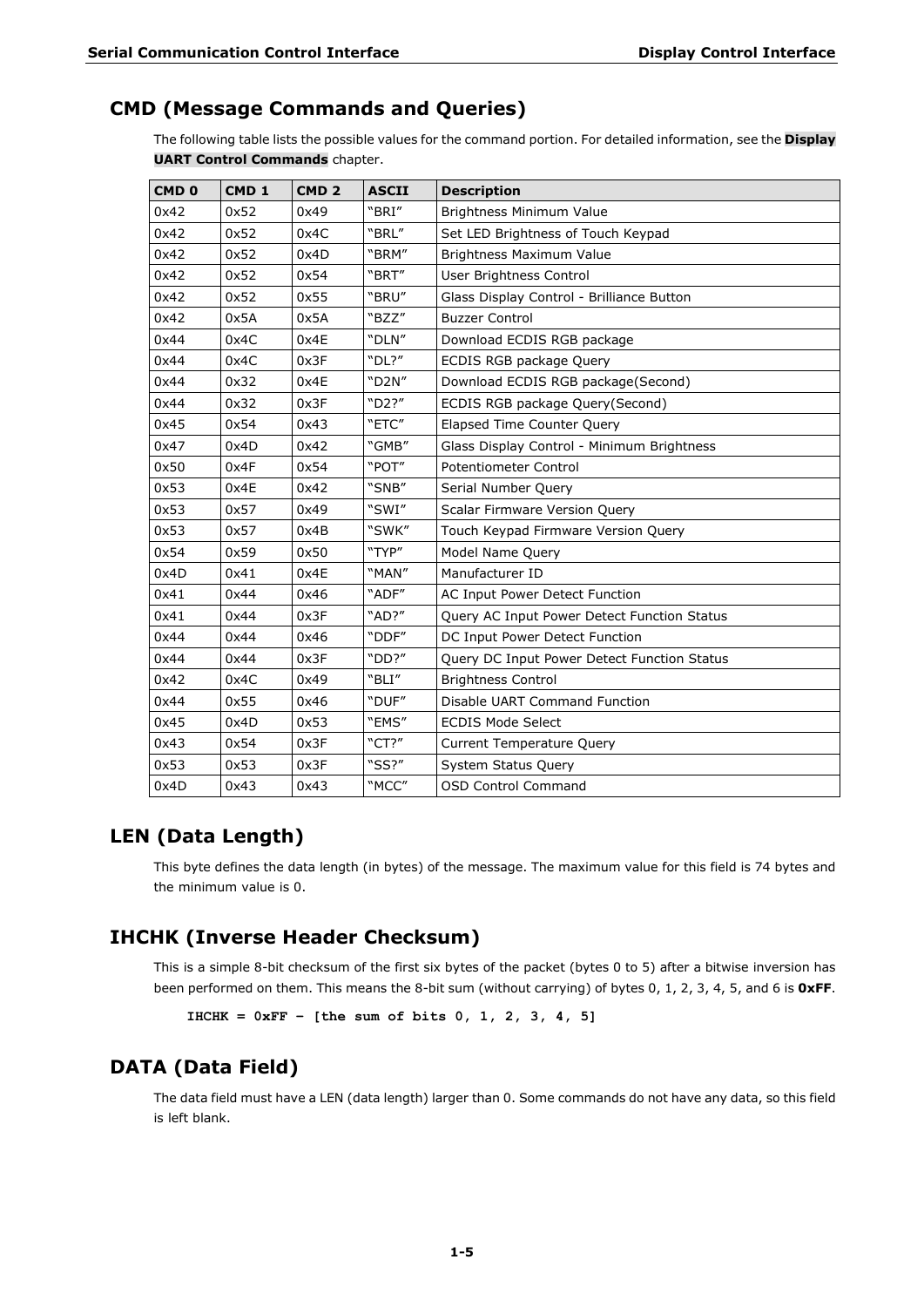### <span id="page-8-0"></span>**IDCHK (Inverse Data Checksum)**

This is a simple 8-bit checksum of the data field, message bytes 7 to 7+(LEN-1) after a bit-wise inversion has been performed on each bit. This means that the 8-bit sum of DATA bytes and IDCHK byte is equal to 0xFF; the sum of all data bits is:

**IDCHK = 0xFF – [the sum of bits 7 to 7+[LEN-1]]**

If the message carries no data, then this checksum is not transmitted.

### <span id="page-8-1"></span>**Downloading RGB Files**

This feature returns the ECDIS RGB file that is currently saved to the EEPROM; thus, it is only available for type-approved ECDIS models.

### <span id="page-8-2"></span>**VGA**

Use the following commands for downloading RGB files from a VGA input source.

| <b>Command</b> | <b>Description</b>                                               |  |  |  |  |
|----------------|------------------------------------------------------------------|--|--|--|--|
| DL?            | Data: none (0 byte)                                              |  |  |  |  |
|                | ACK: Total packet numbers (1 byte)                               |  |  |  |  |
| <b>DLN</b>     | Data: Appointed packet (1 byte)                                  |  |  |  |  |
|                | ACK: File content (30 bytes maximum, except for the last packet) |  |  |  |  |

The command **DL?** sends a request to the micro controller and queries the number packets that need to be downloaded. The reply from the microcontroller should be used when using the command DLN to download specific packets.

Refer to the following section for detailed descriptions of the **DL?** and **DLN** commands.

#### *Query the RGB File Size (in packets): DL? Command*

|              | <b>Byte 0</b> | Byte 1 | <b>Byte 2</b> | Byte 3 | <b>Byte 4</b> | <b>Byte 5</b> | Byte 6 |
|--------------|---------------|--------|---------------|--------|---------------|---------------|--------|
| Hex          | 0x7           | 0xFF   | 0x44          | 0x4C   | 0x3F          | 0x0           | 0x2A   |
| <b>ASCII</b> |               |        |               | -      |               |               |        |

#### *Download the RGB File: DLN Command*

|              | Byte 0 | <b>Byte 1</b> | Byte 2 | Byte 3 | Byte 4 | Byte 5 | Byte 6 | <b>Byte 7</b>       | <b>Byte 8</b> |
|--------------|--------|---------------|--------|--------|--------|--------|--------|---------------------|---------------|
| Hex          | 0x7    | 0xFF          | 0x44   | 0x4C   | 0x4E   | 0x1    | 0x1A   | appointed<br>packet | 0xAF          |
| <b>ASCII</b> |        |               |        |        |        |        |        |                     |               |

The following shows a sample command to read and return packet 0 of an RGB file. 0x07 | 0xFF | 0x44 | 0x4C | 0x4E | 0x01 | 0x1A | 0x00 | 0xFF

This is the ACK packet that is returned, with data packet 0 located in the **Data** section.

0x06 | 0xFF | 0x44 | 0x4C | 0x4E | 0x20 | 0xFC | 0x00 | - | Data | IDCHK In this example, the result shows the actual value of RGB file package 0. The results vary depending on the computer.

**NOTE** This example applies to MPC-2000 series products. For MD-200 series products, the second byte (byte 1) will vary, depending on the address of the unit.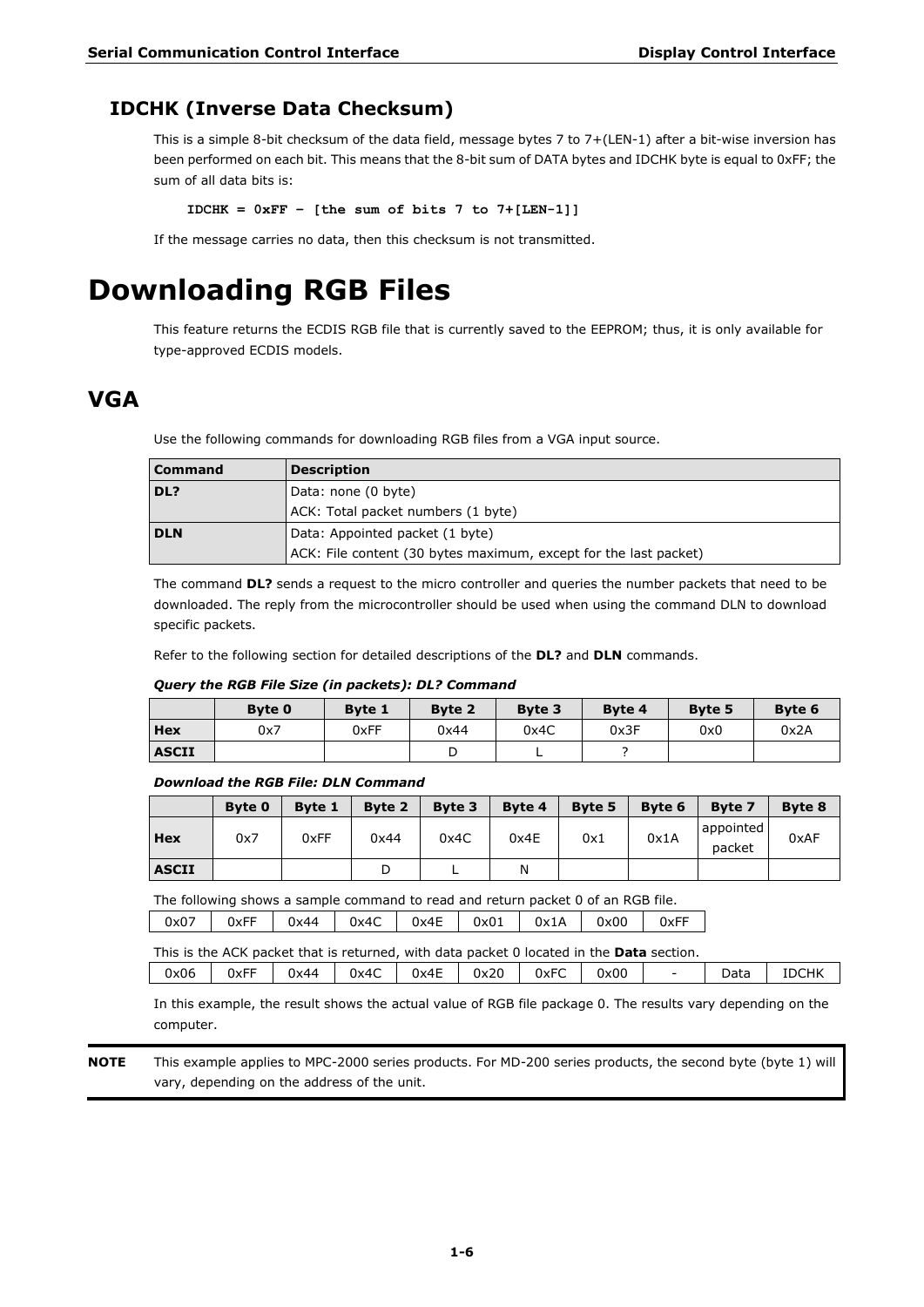### <span id="page-9-0"></span>**DVI**

Use the following commands to download RGB files from the DVI input source:

| <b>Command</b>  | <b>Description</b>                                               |
|-----------------|------------------------------------------------------------------|
| D2?             | Data: none (0 byte)                                              |
|                 | ACK: Total packet numbers (1 byte)                               |
| D <sub>2N</sub> | Data: Appointed packet (1 byte)                                  |
|                 | ACK: File content (30 bytes maximum, except for the last packet) |

The command **D2?** sends a request to the microcontroller and queries the number packets that need to be downloaded. The reply from the microcontroller should be used when using the command **D2N** to download specific packets.

Refer to the following section for detailed descriptions of the **D2?** and **D2N** commands.

#### *Query the RGB File Size (in packets): D2? Command*

|              | Byte 0 | <b>Byte 1</b> | <b>Byte 2</b> | Byte 3 | <b>Byte 4</b> | <b>Byte 5</b> | Byte 6 |
|--------------|--------|---------------|---------------|--------|---------------|---------------|--------|
| Hex          | 0x7    | 0xFF          | 0x44          | 0x32   | 0x3F          | 0x0           | 0x2A   |
| <b>ASCII</b> |        |               |               |        |               |               |        |

#### *Download the RGB File: D2N Command*

|              | <b>Byte 0</b> | <b>Byte 1</b> | Byte 2 | Byte 3 | <b>Byte 4</b> | Byte 5 | Byte 6 | <b>Byte 7</b>       | Byte 8 |
|--------------|---------------|---------------|--------|--------|---------------|--------|--------|---------------------|--------|
| <b>Hex</b>   | 0x7           | 0xFF          | 0x44   | 0x32   | 0x4E          | 0x1    | 0x1A   | Appointed<br>packet | 0xAF   |
| <b>ASCII</b> |               |               |        |        | Ν             |        |        |                     |        |

The following shows a sample command to read and return packet 0 of an RGB file.

| 0x07 | $- -$<br><b>UXFF</b> | 0x44 | $\sim$<br>0x32 | $\sim$<br>0x4E | 0x01 | 0x1A | 0x00 | 0xFF |
|------|----------------------|------|----------------|----------------|------|------|------|------|
|      |                      |      |                |                |      |      |      |      |

|  |  |  | This is the ACK packet that is returned, with data packet 0 located in the Data section. |  |  |
|--|--|--|------------------------------------------------------------------------------------------|--|--|
|  |  |  |                                                                                          |  |  |

| 0x06 | 0xFF | 0x44 | 0x32 | 0x4E | 0x20 | 0xFC | 0x00 | $\overline{\phantom{0}}$ | Data | <b>IDCHK</b> |
|------|------|------|------|------|------|------|------|--------------------------|------|--------------|
|      |      |      |      |      |      |      |      |                          |      |              |

In this example, the result shows the actual value of RGB file package 0. The results vary depending on the computer.

**NOTE** This example applies to MPC-2000 series products. For MD-200 series products, the second byte (byte 1) will vary, depending on the address of the unit.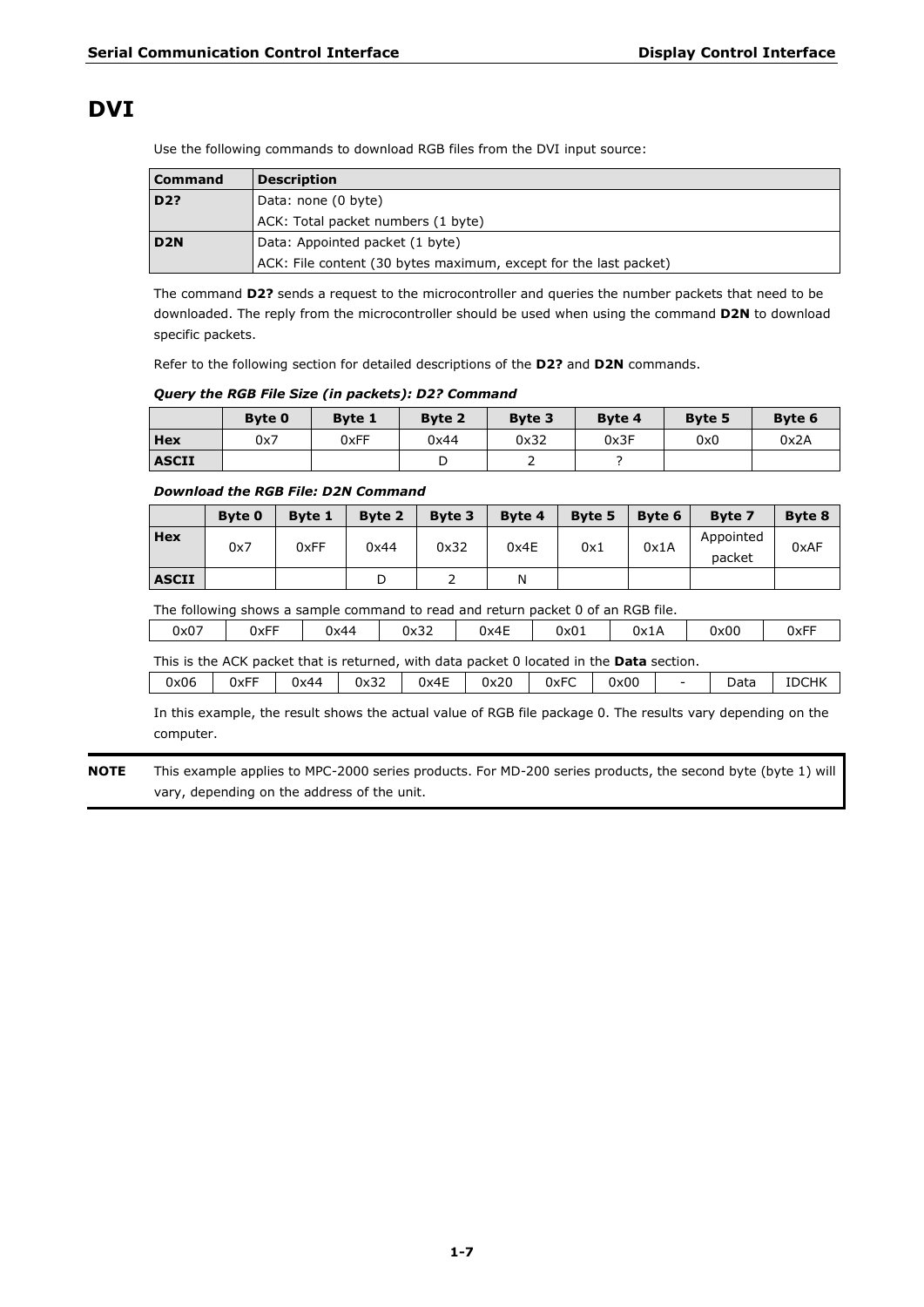# **2. Display UART Control Commands**

<span id="page-10-0"></span>The following topics are covered in this chapter:

- **BRI [\(Brightness Minimum Value\)](#page-11-0)**
- **[BRL \(Set LED Brightness of Touch Keypad\)](#page-11-1)**
- **[BRM \(Brightness Maximum Value\)](#page-11-2)**
- **[BRT \(User Brightness Control\)](#page-11-3)**
- **[BRU \(Glass Display Control-Brightness Button\)](#page-12-0)**
- **[BZZ \(Buzzer Control\)](#page-12-1)**
- **[DLN \(Download ECDIS RGB Package\)](#page-12-2)**
- **[DL? \(ECDIS RGB Package Query\)](#page-13-0)**
- **[D2N \(Download ECDIS RGB Package \(Second\)\)](#page-13-1)**
- **[D2? \(ECDIS RGB Package Query \(Second\)\)](#page-13-2)**
- **[ETC \(Elapsed Time Counter Query\)](#page-14-0)**
- **[GMB \(Glass Display Control -](#page-14-1) Minimum Brightness)**
- **[POT \(Potentiometer Control\)](#page-14-2)**
- **[SNB \(Serial Number Query\)](#page-15-0)**
- **[SWI \(Scalar Firmware Version Query\)](#page-15-1)**
- **[SWK \(Touch Keypad Firmware Version Query\)](#page-15-2)**
- **[TYP \(Model Name Query\)](#page-15-3)**
- **[MAN \(Manufacturer ID\)](#page-15-4)**
- **[ADF \(AC Input Power Detection Function\)](#page-16-0)**
- **[AD? \(Query AC Input Power Detection Function Status\)](#page-16-1)**
- **[DDF \(DC Input Power Detection Function\)](#page-16-2)**
- **[DD? \(Query DC Input Power Detect Function Status\)](#page-17-0)**
- **[BLI \(Brightness Control\)](#page-17-1)**
- **[DUF \(Disable UART Command Function\)](#page-17-2)**
- **[EMS \(ECDIS Mode Select\)](#page-18-0)**
- **[CT? \(Current Temperature Query\)](#page-18-1)**
- **[SS? \(System Status Query\)](#page-19-0)**
- **[MCC \(OSD Control Command\)](#page-19-1)**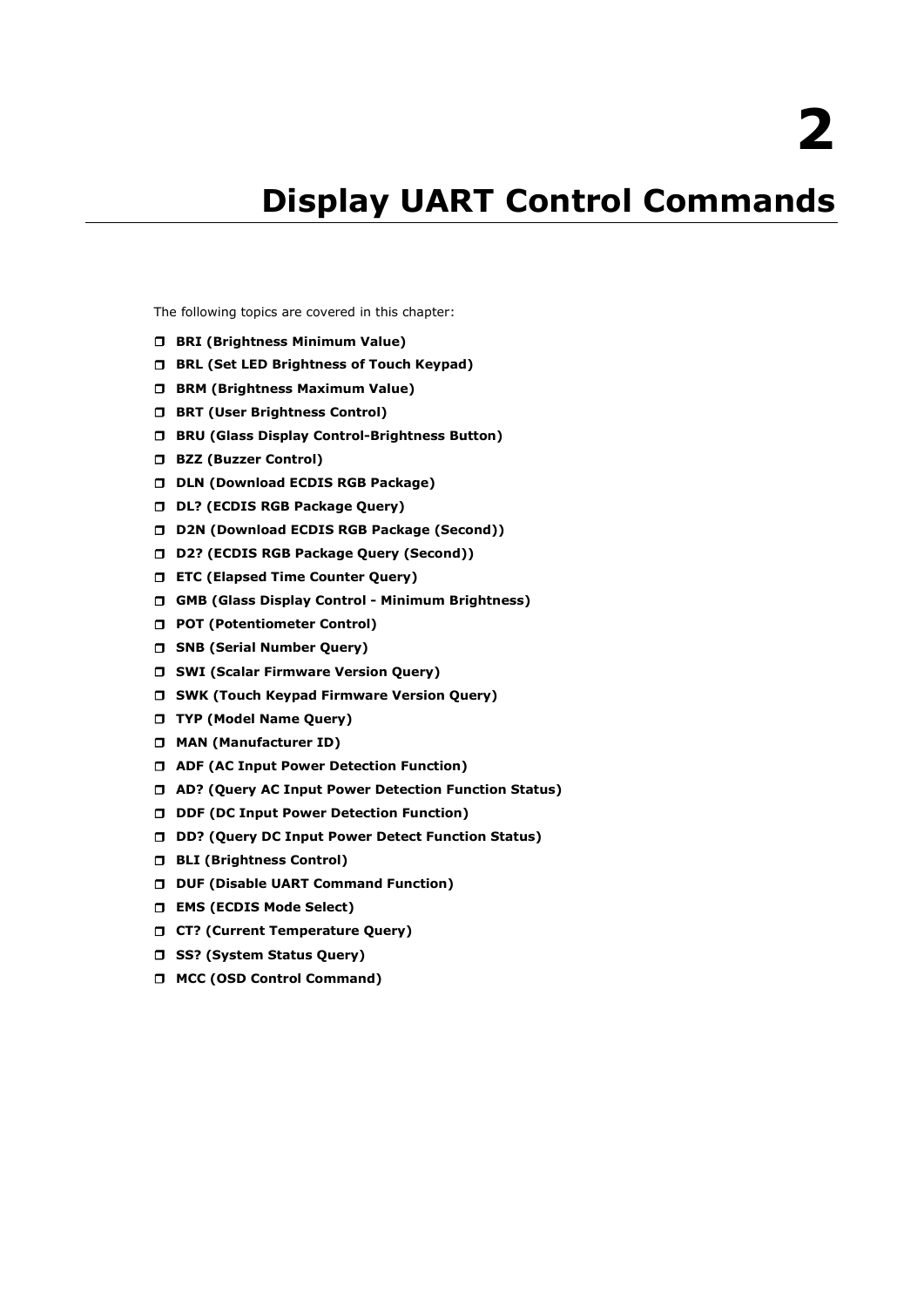### <span id="page-11-0"></span>**BRI (Brightness Minimum Value)**

This command sets the minimum brightness value. The value ranges from 0x00 to 0x31 (0% - 100%).

LEN (data length) = one data byte.

#### **Example:**

|      | The following command sets the brightness to 30%. |      |      |      |      |      |      |      |  |  |  |  |
|------|---------------------------------------------------|------|------|------|------|------|------|------|--|--|--|--|
| 0x07 | 0xFF                                              | 0x42 | 0x52 | 0x49 | 0x01 | 0x1B | 0x10 | 0xEF |  |  |  |  |

### <span id="page-11-1"></span>**BRL (Set LED Brightness of Touch Keypad)**

This command sets the brightness of the touch keypad. The value ranges from 0x00 to 0x31 (0% - 100%).The default brightness value of the touch keypad will be changed in the ratio of the panel backlight brightness. You can send a **?** to query command to query the current value of the brightness value.

 $LEN =$  one data byte.

#### **Example:**

The following command sets the brightness of the touch keypad to 100%.

### <span id="page-11-2"></span>**BRM (Brightness Maximum Value)**

This command sets the maximum brightness value. The value ranges from 0x00 to 0xFF (0% - 100%).

 $LEN =$  one data byte.

#### **Example:**

|      | The following command sets the maximum brightness to 88%. |        |      |      |      |      |      |      |  |  |  |
|------|-----------------------------------------------------------|--------|------|------|------|------|------|------|--|--|--|
| 0x07 | 0xFF                                                      | $0x42$ | 0x52 | 0x4D | 0x01 | 0x17 | 0xE0 | 0x1F |  |  |  |

### <span id="page-11-3"></span>**BRT (User Brightness Control)**

This command sets the maximum brightness value of the display panel. The value ranges from 0x00 to 0xFF (0% - 100%). The default value is **0xFF**.

Note that every time you restart the MD-200 series display, the BRT value is reset to 100%. If you change the BRT value (for example, the BRT value is not equal to 0xff), the ECDIS function is not supported and the ECDIS function keys will be disabled and turned off.

If the data and data checksum are incorrect, the reply data field is the current BRT value.

 $LEN =$  one data byte.

#### **Examples:**

The following command sets the brightness to 40%.

| 0x07                                                     | 0xFF | 0x42 | 0x52 | 0x54 | 0x01 | 0x10 | 0x66 | 0x99 |  |  |  |
|----------------------------------------------------------|------|------|------|------|------|------|------|------|--|--|--|
| ACK sets the brightness to 40%.                          |      |      |      |      |      |      |      |      |  |  |  |
| 0x06                                                     | 0xFF | 0x42 | 0x52 | 0x54 | 0x01 | 0x11 | 0x66 | 0x99 |  |  |  |
| NAK sets the brightness value the default value of 100%. |      |      |      |      |      |      |      |      |  |  |  |
| 0x15                                                     | 0xFF | 0x42 | 0x52 | 0x54 | 0x01 | 0x02 | 0xFF | 0x00 |  |  |  |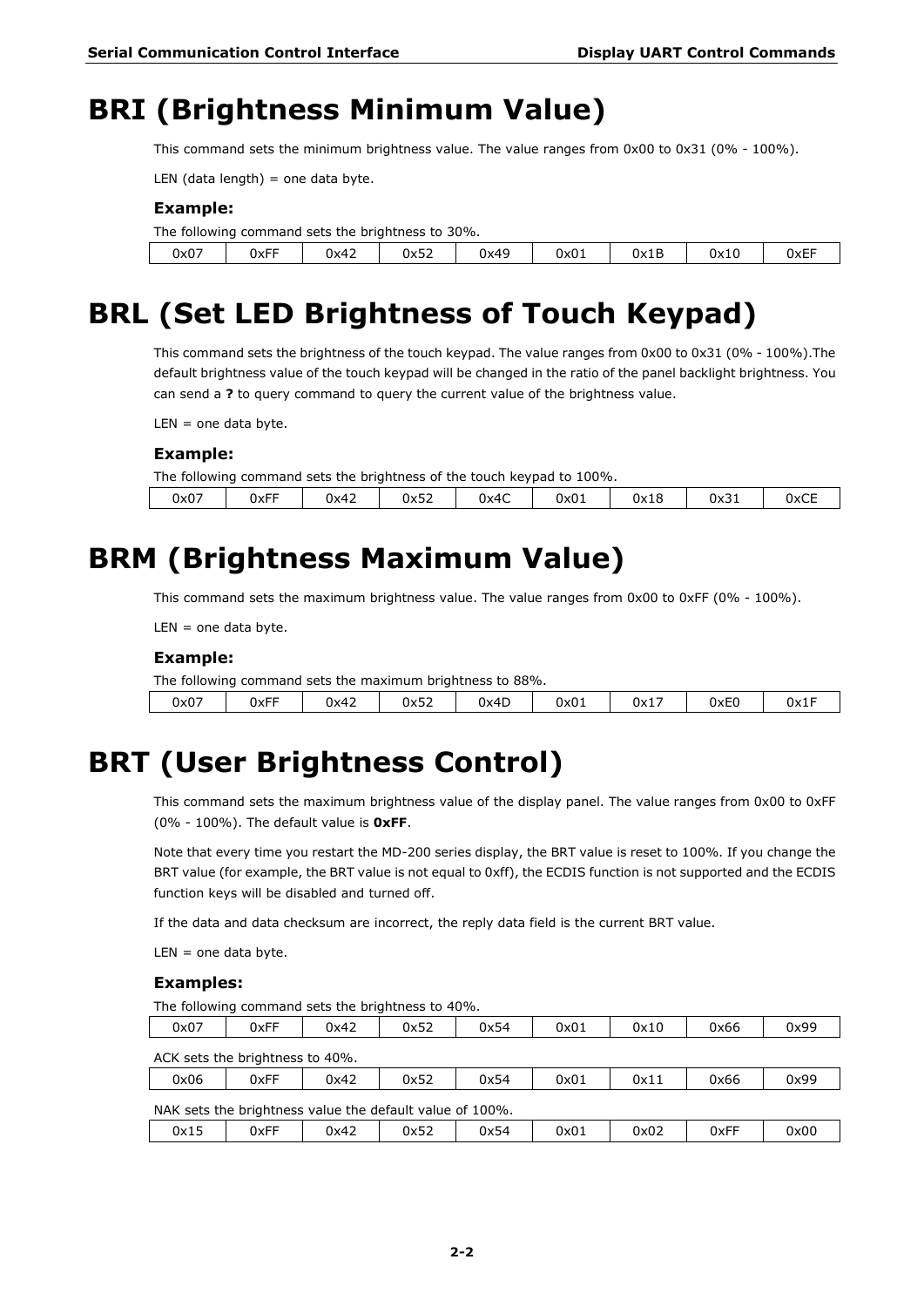## <span id="page-12-0"></span>**BRU (Glass Display Control-Brightness Button)**

This command sets the LED brightness value of the touch keypad. The value ranges from 0x00 to 0xFF (0% -100%). The default brightness value of the touch keypad will be changed in the ratio of the panel backlight brightness.

You can send a **?** to query the current LED brightness value.

 $LEN =$  one data byte.

#### **Example:**

This command sets the brightness to 100%.

| $ -$<br>$ -$<br>$\sim$ $-$<br>0x0F<br>$ -$<br>$\sim$<br>$- -$<br>$\overline{\phantom{a}}$<br>$\sim$<br>0x07<br>0x52<br><b>UXFF</b><br>0x00<br>0x42<br>ハントト<br>0xFF<br>0x0 <b>1</b><br>ぃ៱ၪၪ |  |  |  |  |  |
|--------------------------------------------------------------------------------------------------------------------------------------------------------------------------------------------|--|--|--|--|--|

### <span id="page-12-1"></span>**BZZ (Buzzer Control)**

The default value for the buzzer is **OFF**. You can send this command to the MD or MPC product to activate or deactivate the buzzer.

If the data and data checksum are incorrect, the reply data field is the current buzzer status.

 $LEN =$  one byte.

| 0x00 | Turn the buzzer OFF      |
|------|--------------------------|
| 0xFF | Turn the buzzer ON       |
| 0x3F | Ouery the current status |

#### **Examples:**

The following command turns the buzzer **ON**.

| 0x07                                                                 | 0xFF                                                       | 0x42 | 0x5A | 0x5A | 0x01 | 0x02 | 0xFF | 0x00 |  |  |  |
|----------------------------------------------------------------------|------------------------------------------------------------|------|------|------|------|------|------|------|--|--|--|
| <b>ACK</b>                                                           |                                                            |      |      |      |      |      |      |      |  |  |  |
| 0x06                                                                 | 0xFF                                                       | 0x42 | 0x5A | 0x5A | 0x01 | 0x03 | 0xFF | 0x00 |  |  |  |
| This command queries the current buzzer status.                      |                                                            |      |      |      |      |      |      |      |  |  |  |
| 0x3F<br>0xC0<br>0x07<br>0xFF<br>0x42<br>0x5A<br>0x5A<br>0x02<br>0x01 |                                                            |      |      |      |      |      |      |      |  |  |  |
|                                                                      | In the ACK message, the current status of the buzzer is ON |      |      |      |      |      |      |      |  |  |  |
| 0x06                                                                 | 0xFF                                                       | 0x42 | 0x5A | 0x5A | 0x01 | 0x03 | 0xFF | 0x00 |  |  |  |

### <span id="page-12-2"></span>**DLN (Download ECDIS RGB Package)**

Before sending this command, use DL? to determine how many available packets are in each ECDIS table. This command cannot be used if the MD or MPC product has not been calibrated. Every packet has a head (Byte 7 and Byte 8); Byte 7 is the packet number and Byte 8 is the ASCII code for "-"; the remaining bytes are the data. If the packet is full the data is in Byte 9 to Byte 38.

 $LEN =$  one data byte.

Data length is 32. The first byte is package num., the second byte is "-" and the other 30 bytes are data.

#### **Examples:**

Command to read package 0.

| 0x07                                | 0xFF | 0x44 | 0x4C | 0x4E | 0x01 | 0x1A | 0x00 | 0xFF |      |              |  |  |
|-------------------------------------|------|------|------|------|------|------|------|------|------|--------------|--|--|
| ACK package 0 of the first RGB file |      |      |      |      |      |      |      |      |      |              |  |  |
| 0x06                                | 0xFF | 0x44 | 0x4C | 0x4E | 0x20 | 0xFC | 0x00 | 0x2D | Data | <b>IDCHK</b> |  |  |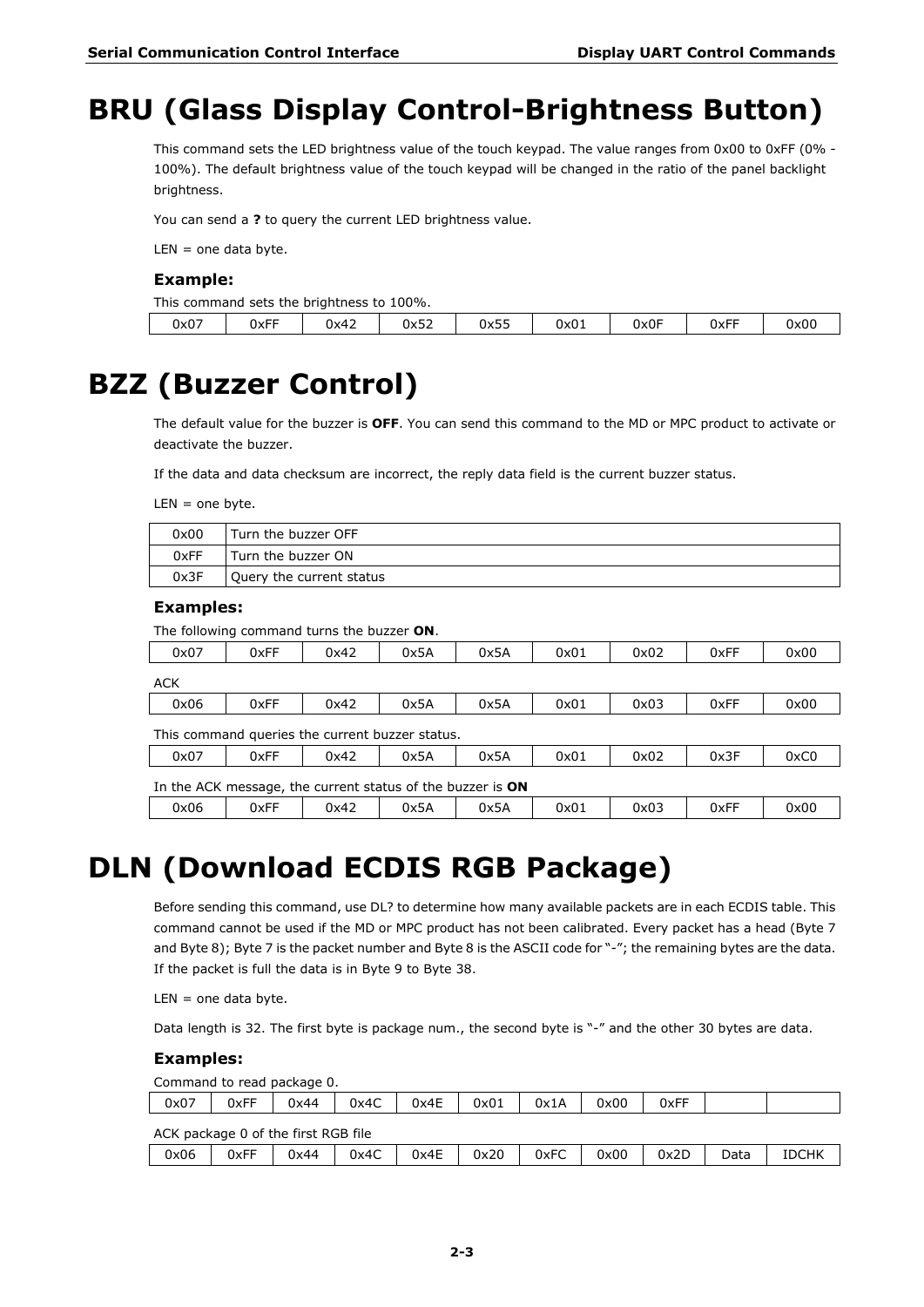## <span id="page-13-0"></span>**DL? (ECDIS RGB Package Query)**

Use **DL?** to determine how many available packets are in each ECDIS table. This command cannot be used if the unit has not been calibrated. Total package num = Size of ECDIS RGB file/30 bytes per package.

Total package number = Size of ECDIS RGB file/30 bytes per package.

#### **Examples:**

Send a **DL?** command to query the total package number of the first RGB file.

| 0x07             | 0xFF | 0x44 | 0x4C | 0x3F | 0x00 | 0x2A |      |      |  |  |  |
|------------------|------|------|------|------|------|------|------|------|--|--|--|
| ACK 255 packages |      |      |      |      |      |      |      |      |  |  |  |
| 0x06             | 0xFF | 0x44 | 0x4C | 0x3F | 0x01 | 0x2A | 0xFF | 0x00 |  |  |  |

## <span id="page-13-1"></span>**D2N (Download ECDIS RGB Package (Second))**

Before sending this command, use **D2?** to determine how many available packets are in each ECDIS table. This command cannot be used if the unit has not been calibrated. Every packet has a head (Byte 7 and Byte 8); Byte 7 is this packet number and Byte 8 is the ASCII code for "-"; the remaining bytes are the data. If the packet is full the data is in Byte 9 to Byte 38.

 $LEN =$  one data byte.

Data length is 32. The first byte is package num., the second byte is "-" and the other 30 bytes are data.

#### *\*This command is only for Display MD-200 Series*

#### **Examples:**

|      |                                         | Command to read package 0. |      |      |      |      |      |      |      |              |  |  |
|------|-----------------------------------------|----------------------------|------|------|------|------|------|------|------|--------------|--|--|
| 0x07 | 0xFF                                    | 0x44                       | 0x32 | 0x4E | 0x01 | 0x34 | 0x00 | 0xFF |      |              |  |  |
|      | ACK the package 0 of the first RGB file |                            |      |      |      |      |      |      |      |              |  |  |
| 0x06 | 0xFF                                    | 0x44                       | 0x32 | 0x4E | 0x20 | 0x16 | 0x00 | 0x2D | Data | <b>IDCHK</b> |  |  |

# <span id="page-13-2"></span>**D2? (ECDIS RGB Package Query (Second))**

Every package contains 32 bytes of data; the first byte is the package number, the second byte is "-", and data is stored in the other 30 bytes.

#### *\*This command is only for the MD-200 Series Displays*

#### **Example:**

A **D2?** command is sent to query the total package number of the first RGB file.

| $\sim$ $-$<br>$\sim$ $\sim$<br>$ -$<br>2 L |  |  | Jx07 | JX⊦⊦ | 0x44 | 0x32 | $0x3_1$ | 0x00 | 0x44 |
|--------------------------------------------|--|--|------|------|------|------|---------|------|------|
|--------------------------------------------|--|--|------|------|------|------|---------|------|------|

The ACK message contains the package number (255).

| 0x06 | $- -$<br>-<br>0xFF | 0x44 | $\sim$ $\sim$<br>0x3z<br>____ | $\sim$ $-$<br>0x31<br>∘ - ≀ – | 0x01 | 0x44 | $- -$<br>$\overline{\phantom{a}}$<br><b>OXFF</b> | 0x00 |
|------|--------------------|------|-------------------------------|-------------------------------|------|------|--------------------------------------------------|------|
|      |                    |      |                               |                               |      |      |                                                  |      |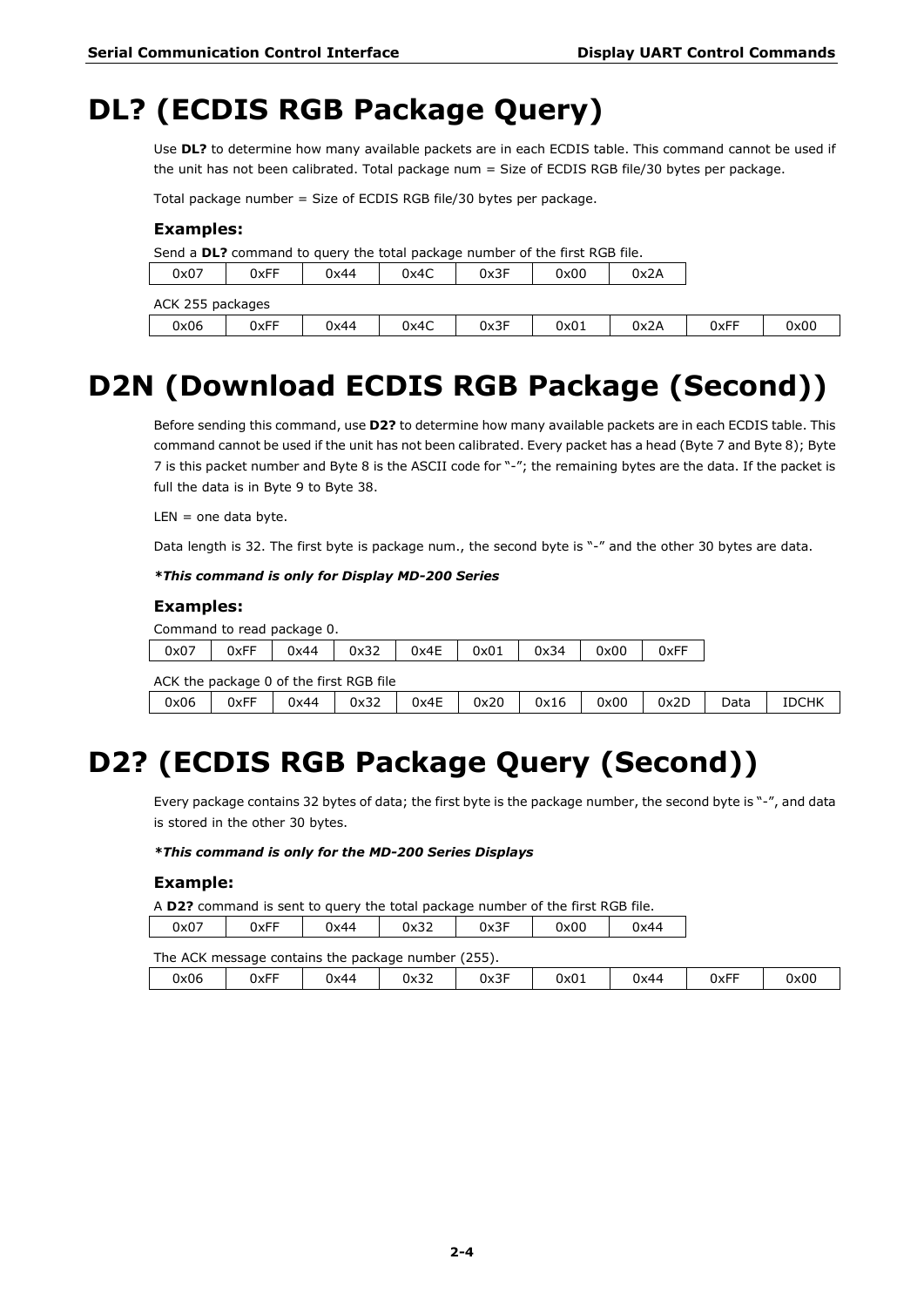## <span id="page-14-0"></span>**ETC (Elapsed Time Counter Query)**

This command queries the elapsed time that the unit has been operating. No data will be sent with this command. The unit will reply to this command with an ACK attention code.

**For MPC-2000 series Panel Computers**, the DATA field will be set to a 5 byte string, where the first byte to fifth bytes are all hours.

The maximum indicator for this function is 99999 hours (defined into 5 bytes, numbers 0 to 9 each), equivalent to 11 years. If this number is reached, the ETC will stop counting, and the ETC command will always reply with maximum number of hours (99999).

**For MD-200 series Displays**, the DATA field will be set to a 4 byte string, where the first byte is Year, the second and third are Hour and the forth is Minute.

#### **Examples:**

The following **ETC** command queries the elapsed time.

| 0x00<br>$ -$<br>0x07<br>- -<br>0x45<br>0x43<br>JXFF<br>Jx54 | 0x1L |
|-------------------------------------------------------------|------|
|-------------------------------------------------------------|------|

#### **For MPC-2000 Series Panel Computers**

ACK 99999 hours

| 0x06 | 0xFI | 0x45 | 0x54 | $\sim$<br>0x43 | 0x05 | 0x19 | ാവ<br>0x3 | 30<br>0x39 | 30<br>0x39 | 0x39 | 0x39 | 0xE2 |
|------|------|------|------|----------------|------|------|-----------|------------|------------|------|------|------|
|      |      |      |      |                |      |      |           |            |            |      |      |      |

#### **For MD-200 Series Displays**

|  | ACK Year, Hour, Minute |  |  |  |                                                                                                         |  |  |
|--|------------------------|--|--|--|---------------------------------------------------------------------------------------------------------|--|--|
|  |                        |  |  |  | 0x06   0xFF   0x45   0x54   0x43   0x04   0x1A   Year   Hour(H)   Hour(L)   Minute   IDCHK <sup> </sup> |  |  |

# <span id="page-14-1"></span>**GMB (Glass Display Control - Minimum Brightness)**

This command sets the minimum value that you can set for the brightness of the touch keypad LED. Make sure that you specify a minimum value that ensures that the LED indicators are still visible if the brightness is reduced to this value. The value ranges from 0x00 to 0x31 (0% - 100%).

 $LEN = one date byte.$ 

#### **Example:**

The following command sets the minimum brightness to 30%.

|      | -                  |                                  | --   |      |      |                       |      |            |
|------|--------------------|----------------------------------|------|------|------|-----------------------|------|------------|
| 0x07 | $-$<br><b>UXFF</b> | $\overline{\phantom{a}}$<br>0x4, | 0x4D | 0x42 | 0x01 | $\sim$ $\sim$<br>0x22 | 0x10 | ——<br>0xEF |
|      |                    |                                  |      |      |      |                       |      |            |

### <span id="page-14-2"></span>**POT (Potentiometer Control)**

By default, the BR+ and BR- keys are set to **Enable**. You can send this command to disable or enable the BR+ and BR- keys. If the data and data checksum are incorrect, the reply data field is the current control status.

 $LEN =$  one data byte.

| 0x00 | Brightness +/Brightness - Key Disable |
|------|---------------------------------------|
| 0xFF | Brightness +/Brightness - Key Enable  |

#### **Examples:**

This command disables the BR+ and BR- keys.

| 0x07           | 0xFF | 0x50                   | Jx4F | 0x54 | 0x01 | 0x05 | 0x00 | 0xFF |
|----------------|------|------------------------|------|------|------|------|------|------|
| The following. |      | shows the ACK message. |      |      |      |      |      |      |

| 0x06 | UxFF | 0x50 | 0x4F | 0x54 | 0x01 | 0x06 | 0x00 | $ -$<br>'\v∟⊾<br><b>UXL</b> |
|------|------|------|------|------|------|------|------|-----------------------------|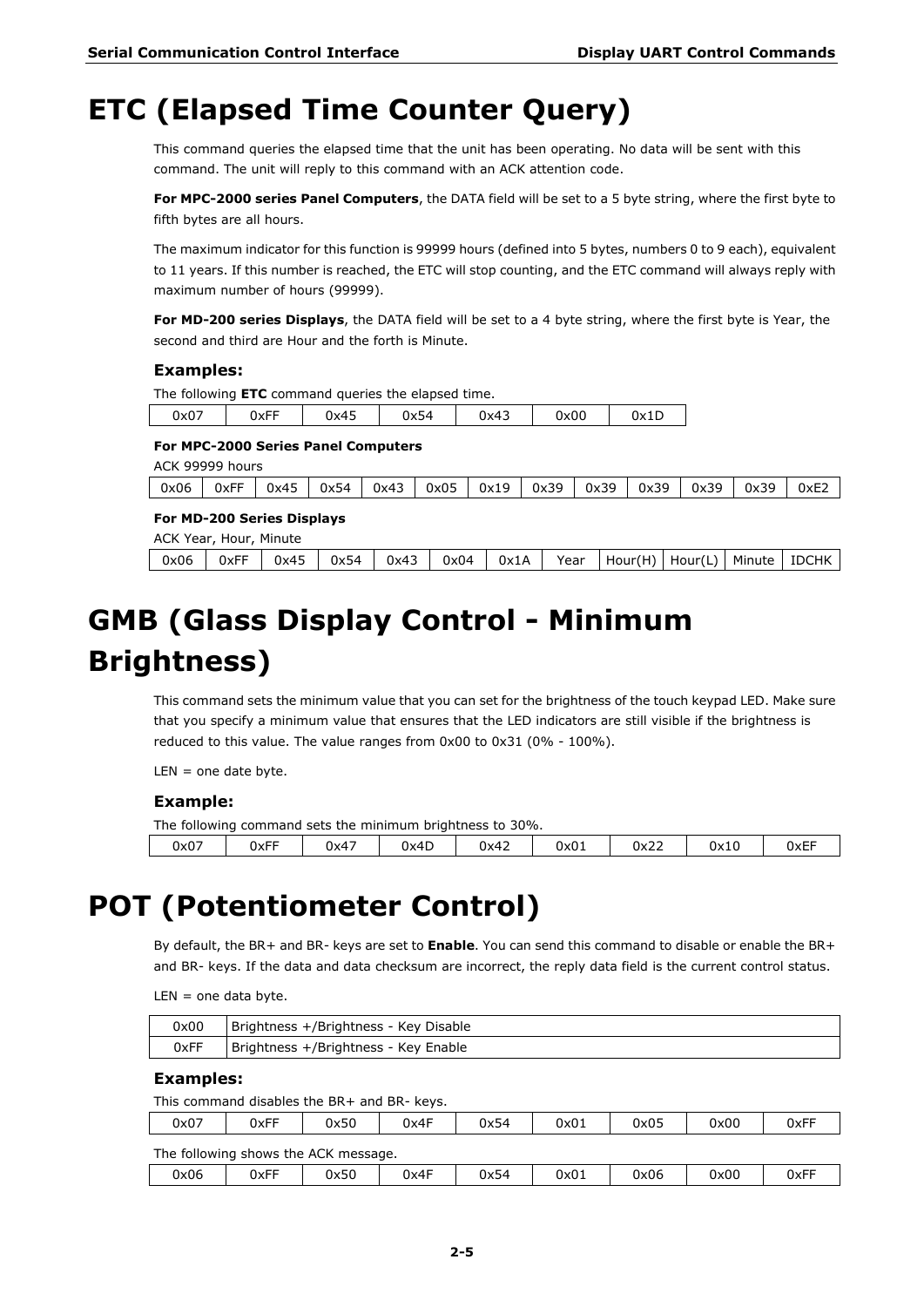## <span id="page-15-0"></span>**SNB (Serial Number Query)**

This command queries the unit serial number.

#### **Example:**

| Query the unit serial number |      |      |      |      |      |      |  |
|------------------------------|------|------|------|------|------|------|--|
| 0x07                         | 0xFF | 0x53 | 0x4E | 0x42 | 0x00 | 0x16 |  |

## <span id="page-15-1"></span>**SWI (Scalar Firmware Version Query)**

This command queries the scalar firmware version.

#### **Example:**

|      |      |      | The following command queries the scalar firmware version. |      |      |      |
|------|------|------|------------------------------------------------------------|------|------|------|
| 0x07 | 0xFF | 0x53 | 0x57                                                       | 0x49 | 0x00 | 0x06 |

## <span id="page-15-2"></span>**SWK (Touch Keypad Firmware Version Query)**

This command queries the touch keypad firmware version.

#### **Example:**

|      | The following command queries the touch keypad firmware version. |      |      |      |      |      |
|------|------------------------------------------------------------------|------|------|------|------|------|
| 0x07 | 0xFF                                                             | 0x53 | 0x57 | 0x4B | 0x00 | 0x04 |

# <span id="page-15-3"></span>**TYP (Model Name Query)**

This command queries model name.

#### **Example:**

| Query model name |      |      |      |      |      |      |
|------------------|------|------|------|------|------|------|
| 0x07             | 0xFF | 0x54 | 0x59 | 0x50 | 0x00 | 0xFC |

## <span id="page-15-4"></span>**MAN (Manufacturer ID)**

This command queries Manufacturer ID

#### **Examples:**

| Query model name |      |      |      |                                                   |      |      |      |      |      |      |      |
|------------------|------|------|------|---------------------------------------------------|------|------|------|------|------|------|------|
| 0x07             |      | 0xFF | 0x4D | 0x41                                              |      | 0x4E | 0x00 | 0x1D |      |      |      |
|                  |      |      |      | It replies the text string "MOXA" at DATA fields. |      |      |      |      |      |      |      |
| 0x06             | 0xFF | 0x4D | 0x41 | 0x4E                                              | 0x04 | 0x1A | 0x4D | 0x4F | 0x58 | 0x41 | 0xCA |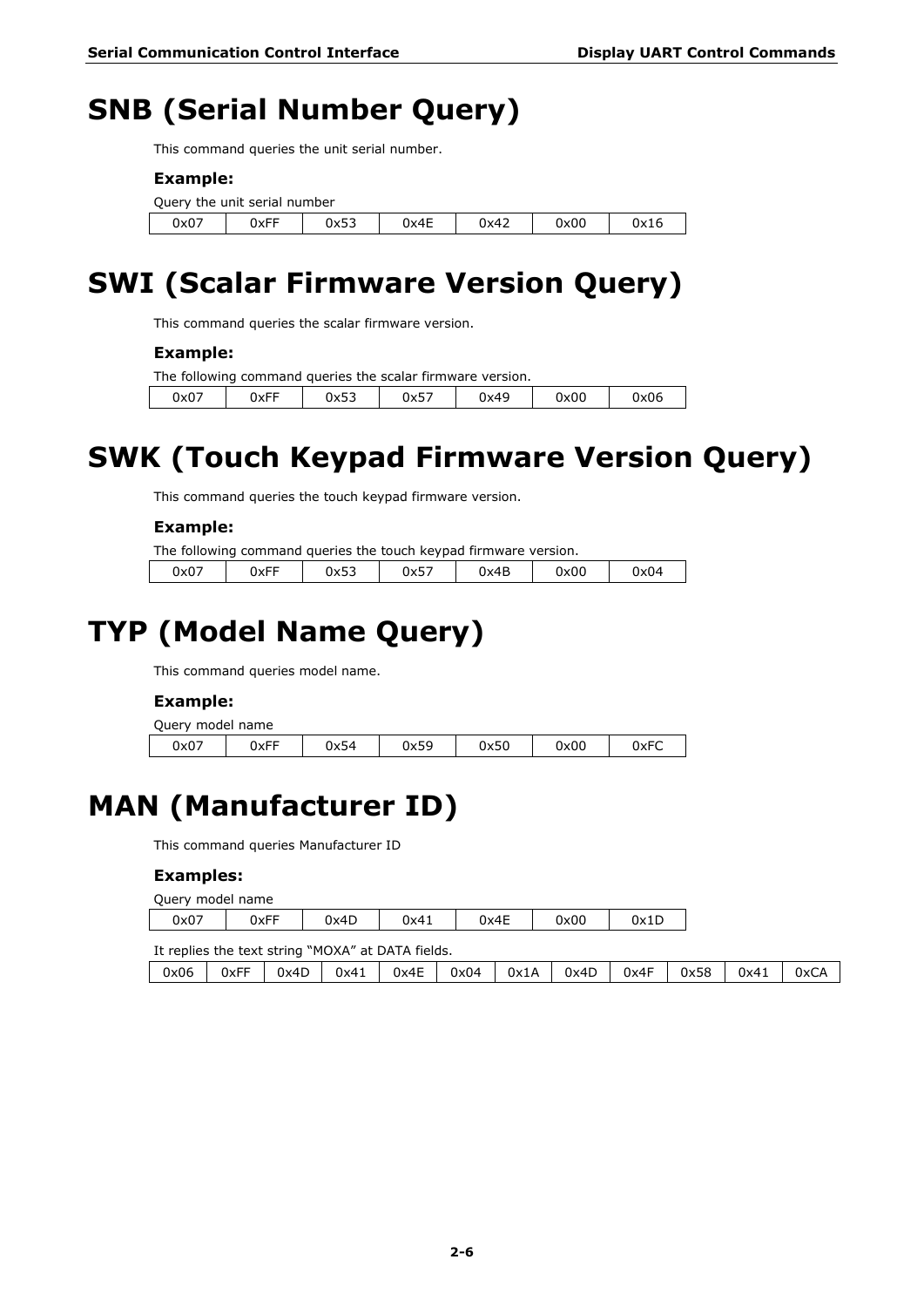### <span id="page-16-0"></span>**ADF (AC Input Power Detection Function)**

The default value of this function is OFF. If the unit supports an AC power input, you can turn on this function to detect the AC input power when the unit has connected to the AC power.

 $LEN =$  one data byte.

| 0x00 | AC input power detection function is off. |
|------|-------------------------------------------|
| 0xFF | AC input power detection function is on.  |

#### **Examples:**

The following command sets the AC input power detection function to OFF.

| 0x07 | 0xFF                              | 0x41 | 0x44 | 0x46 | 0x01 | 0x2D | 0x00 | 0xFF |
|------|-----------------------------------|------|------|------|------|------|------|------|
|      | The following is the ACK message. |      |      |      |      |      |      |      |
| 0x06 | 0xFF                              | 0x41 | 0x44 | 0x46 | 0x01 | 0x2E | 0x00 | 0xFF |

## <span id="page-16-1"></span>**AD? (Query AC Input Power Detection Function Status)**

If the MD or MPC product supports an AC power input, you can use this command to query the status of the AC input power detection function.

| 0x00 | AC input power detection function is off. |
|------|-------------------------------------------|
| 0xFF | AC input power detection function is on.  |

#### **Examples:**

The following is an **AD?** command that queries the status of the AC input power detection function.

|  | 0x07 | <b>JxFF</b> | 0x41 | 0x44 | $-$<br>0x3. | 0x00 | $\sim$ $\sim$<br>0x35 |
|--|------|-------------|------|------|-------------|------|-----------------------|
|--|------|-------------|------|------|-------------|------|-----------------------|

|      | The following is the ACK message with the status information. |      |      |      |      |      |      |      |  |
|------|---------------------------------------------------------------|------|------|------|------|------|------|------|--|
| 0x06 | 0xFF                                                          | 0x41 | 0x44 | 0x3F | 0x01 | 0x35 | 0x00 | 0xFF |  |

## <span id="page-16-2"></span>**DDF (DC Input Power Detection Function)**

Use the **DDF** command to enable DC input power detection when the unit supports and is connected to a DC power source. The default setting is off.

 $LEN =$  one data byte.

| 0x00 | DC input power detection function is off. |
|------|-------------------------------------------|
| 0xFF | DC input power detection function is on.  |

#### **Examples:**

The following command sets the DC input power detection function to off.

| 0x07 | 0xFF                              | 0x44 | 0x44 | 0x46 | 0x01 | 0x2A | 0x00 | 0xFF |  |  |  |
|------|-----------------------------------|------|------|------|------|------|------|------|--|--|--|
|      | The following is the ACK message. |      |      |      |      |      |      |      |  |  |  |
| 0x06 | 0xFF                              | 0x44 | 0x44 | 0x46 | 0x01 | 0x2B | 0x00 | 0xFF |  |  |  |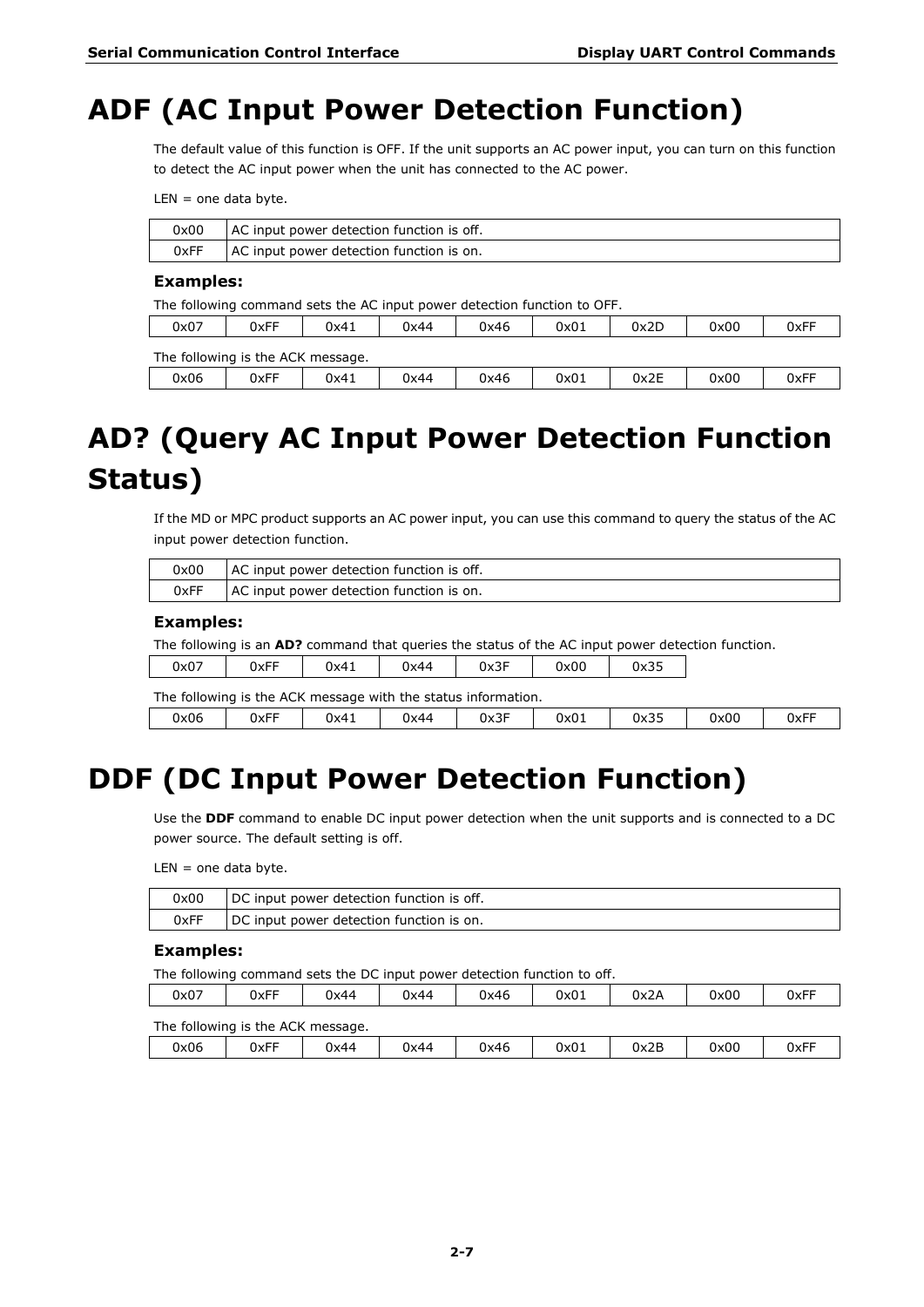## <span id="page-17-0"></span>**DD? (Query DC Input Power Detect Function Status)**

Use this command to query the status of the DC input power detection function.

| 0x00 | DC input power detection function is off. |
|------|-------------------------------------------|
| 0xFF | DC input power detection function is on.  |

#### **Examples:**

The following is a **DD?** command that queries the status of the DC input power detection function.

| 0x07 | 0xFF | ')x44 | 0x44 | $\sim$ $-$<br>0x3I<br>⊣ ⊱ | 0x00 | 0x32 |
|------|------|-------|------|---------------------------|------|------|
|      |      |       |      |                           |      |      |

|      | The following is the ACK message with the status information. |      |      |      |      |      |      |      |  |  |
|------|---------------------------------------------------------------|------|------|------|------|------|------|------|--|--|
| 0x06 | 0xFF                                                          | 0x44 | 0x44 | 0x3F | 0x01 | 0x32 | 0x00 | 0xFF |  |  |

### <span id="page-17-1"></span>**BLI (Brightness Control)**

Use this command to set the panel brightness value. The value ranges from 0x00 to 0xFF. The default value is 160. LEN = one data byte.

#### **Examples:**

| The following command sets the panel brightness to 255 (0xFF). |  |  |  |  |
|----------------------------------------------------------------|--|--|--|--|
|                                                                |  |  |  |  |

| 0x07 | 0xFF                                                             | 0x42 | 0x4C | 0x49 | 0x01 | 0x21 | 0xFF | 0x00 |  |  |  |
|------|------------------------------------------------------------------|------|------|------|------|------|------|------|--|--|--|
|      | The following shows the ACK message.                             |      |      |      |      |      |      |      |  |  |  |
| 0x06 | 0xFF                                                             | 0x42 | 0x4C | 0x49 | 0x01 | 0x22 | 0xFF | 0x00 |  |  |  |
|      | The following command queries the current brightness value.      |      |      |      |      |      |      |      |  |  |  |
| 0x07 | 0xFF                                                             | 0x42 | 0x4C | 0x49 | 0x00 | 0x22 |      |      |  |  |  |
|      | The following ACK message includes the current brightness value. |      |      |      |      |      |      |      |  |  |  |

0x06 | 0xFF | 0x42 | 0x4C | 0x49 | 0x01 | 0x22 | 0xFF | 0x00

## <span id="page-17-2"></span>**DUF (Disable UART Command Function)**

Use this command to disable UART command controls. LEN = one data byte.

| <b>DATA</b> | <b>IDCHK</b> | <b>Function description</b>  |
|-------------|--------------|------------------------------|
| 0x00        | 0xFF         | Disable all command control. |
| 0x01        | 0xFE         | Disable BRI control.         |
| 0x02        | 0xFD         | Disable BRL control.         |
| 0x04        | 0xFB         | Disable BRM control.         |
| 0x08        | 0xF7         | Disable BZZ control.         |
| 0x10        | 0xEF         | Reserved.                    |
| 0x20        | 0xDF         | Disable GMB control.         |
| 0x40        | 0xBF         | Disable POT control.         |

#### **Examples:**

The following command disables all command controls

| 0x07 | $ -$<br><b>OXFF</b> | 0x44 | $ -$<br>0x55 | 0x46 | 0x01 | 0x19 | 0x00 | ___<br>0xF |
|------|---------------------|------|--------------|------|------|------|------|------------|
|      |                     |      |              |      |      |      |      |            |

The following is the ACK message.

| 0x06                              | 0xFF | 0x44 | 0x55 | 0x46 | 0x01 | 0x1A | 0x00 | 0xFF |
|-----------------------------------|------|------|------|------|------|------|------|------|
| The following is the NAK message. |      |      |      |      |      |      |      |      |

|      | $111210110111119101111011111111100001901$ |      |              |      |      |      |      |              |
|------|-------------------------------------------|------|--------------|------|------|------|------|--------------|
| 0x15 | <b>OxFF</b>                               | 0x44 | - --<br>0x55 | 0x46 | 0x01 | 0x0B | 0x00 | - --<br>0xFI |
|      |                                           |      |              |      |      |      |      |              |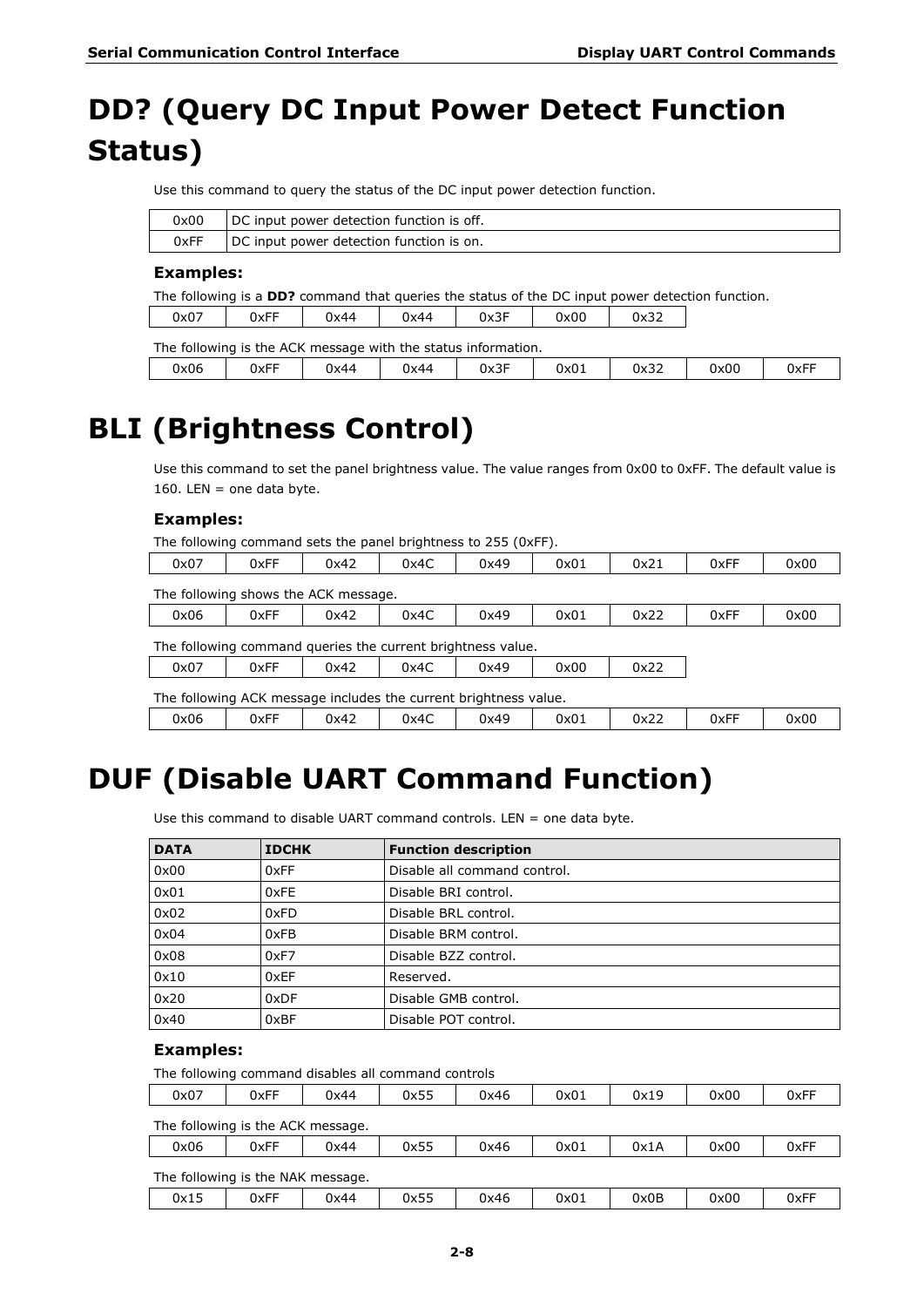## <span id="page-18-0"></span>**EMS (ECDIS Mode Select)**

For ECDIS models, you can use this command to switch between DAY, DUSK, and NIGHT modes.

 $LEN =$  one data byte.

|                           | <b>IDCHK</b><br><b>DATA</b>                    |      |  |  |  |  |  |
|---------------------------|------------------------------------------------|------|--|--|--|--|--|
| <b>DAY</b>                | 0x00                                           | 0xFF |  |  |  |  |  |
| <b>DUSK</b>               | 0x01                                           | 0xFE |  |  |  |  |  |
| <b>NIGHT</b>              | 0xFD<br>0x02                                   |      |  |  |  |  |  |
| <b>OUERY</b>              | 0xC0<br>0x3F                                   |      |  |  |  |  |  |
|                           | $ACK = 0x00$ (DAY Mode)                        |      |  |  |  |  |  |
|                           |                                                |      |  |  |  |  |  |
| $ACK = 0x02$ (NIGHT Mode) |                                                |      |  |  |  |  |  |
|                           | $ACK = 0x03$ (Not at DAY, DUSK and NIGHT Mode) |      |  |  |  |  |  |

#### **Examples:**

The following command sets the EDCIS mode to DUSK.

| 0x07                                                                    | 0xFF | 0x45 | 0x4D | 0x53 | 0x01 | 0x13 | 0x01 | 0xFE |
|-------------------------------------------------------------------------|------|------|------|------|------|------|------|------|
| The following is the ACK message.                                       |      |      |      |      |      |      |      |      |
| 0x06                                                                    | 0xFF | 0x45 | 0x4D | 0x53 | 0x01 | 0x14 | 0x01 | 0xFE |
| The following is the NAK message.                                       |      |      |      |      |      |      |      |      |
| 0x15                                                                    | 0xFF | 0x45 | 0x4D | 0x53 | 0x01 | 0x0B | 0x01 | 0xFE |
| The following command queries the current ECDIS mode.                   |      |      |      |      |      |      |      |      |
| 0x07                                                                    | 0xFF | 0x45 | 0x4D | 0x53 | 0x01 | 0x13 | 0x3F | 0xC0 |
| The following ACK message shows the mode information: 0x01 (DUSK mode). |      |      |      |      |      |      |      |      |
| 0x06                                                                    | 0xFF | 0x45 | 0x4D | 0x53 | 0x01 | 0x14 | 0x01 | 0xFE |

## <span id="page-18-1"></span>**CT? (Current Temperature Query)**

Use this command to query the current temperature.

 $\overline{DATA}$  Return current temperature.

#### *\*This command is only for MD-200 Series Displays*

#### **Examples:**

| The following shows a CT? command example. |
|--------------------------------------------|
|--------------------------------------------|

| 0x07 | 0xFF | 0x43 | $ \cdot$<br>0x54 | $\sim$ $-$<br>UX3. | 0x00 | $\sim$<br>0x23 |
|------|------|------|------------------|--------------------|------|----------------|
|      |      |      |                  |                    |      |                |

The following shows the ACK message.

| 0x06 | 0xFF | 0x43 | 0x54 | 0x3F | 0x01 | $\sim$<br>0x23 | <b>DATA</b> | <b>IDCHK</b> |
|------|------|------|------|------|------|----------------|-------------|--------------|
|      |      |      |      |      |      |                |             |              |

|  |  |  | The following ACK message indicates that the current temperature is 0 degree Celsius $(-64 \text{ to } +127)$ . |  |
|--|--|--|-----------------------------------------------------------------------------------------------------------------|--|
|  |  |  |                                                                                                                 |  |

0x06 | 0xFF | 0x43 | 0x54 | 0x3F | 0x01 | 0x23 | 0x00 | 0xBF The following ACK message indicates that the current temperature is -128 degree Celsius (not within the

| 0xFF<br>0x3F<br>0x23<br>0x80<br>0x06<br>0x54<br>0x01<br>0x43<br>0x7 | normal operating temperature range). |  |  |  |  |  |  |  |  |
|---------------------------------------------------------------------|--------------------------------------|--|--|--|--|--|--|--|--|
|                                                                     |                                      |  |  |  |  |  |  |  |  |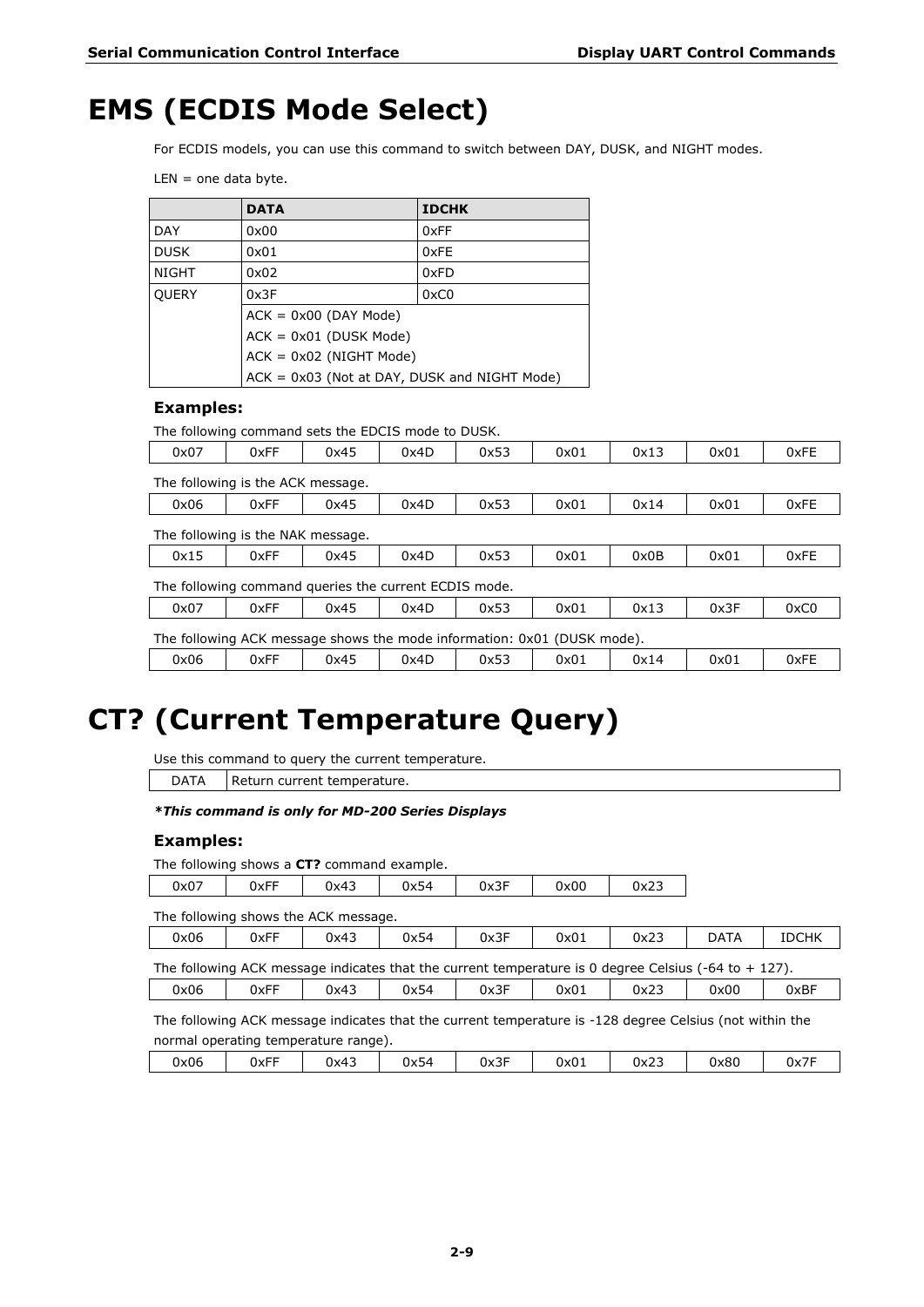## <span id="page-19-0"></span>**SS? (System Status Query)**

Send this command to Query System Status information (INFO button item)

| MD-200 Series |
|---------------|
|---------------|

| <b>DATA</b>      | <b>Return Current Status</b>                                       |
|------------------|--------------------------------------------------------------------|
| Bit <sub>0</sub> | 1: AC Input Power is <b>N/A</b> , 0: AC Input Power is <b>Pass</b> |
| Bit1             | 1: DC Input Power is <b>N/A</b> , 0: DC Input Power is <b>Pass</b> |
| Bit2-7           | l Reserved                                                         |

#### **MPC-2000 Series**

| <b>DATA</b>      | <b>Return Current Status</b>                          |
|------------------|-------------------------------------------------------|
| Bit <sub>0</sub> | 1: AC Input Power is Error, 0: AC Input Power is Pass |
| Bit1             | 1: MB 3V 5V Power is Error, 0: MB 3V 5V Power is Pass |
| Bit <sub>2</sub> | 1: CPU is Error, 0: CPU is Pass                       |
| Bit3             | 1: Memory is Error, 0: Memory is Pass                 |
| Bit4             | 1: Chipset is Error, 0: Chipset is Pass               |
| Bit5             | 1: VGA is Error, 0: VGA is Pass                       |
| Bit <sub>6</sub> | 1: DC Input Power is Error, 0: DC Input Power is Pass |
| Bit7             | Reserved                                              |

#### **Examples:**

| The following shows an SS? command example.           |      |      |      |      |      |      |             |              |
|-------------------------------------------------------|------|------|------|------|------|------|-------------|--------------|
| 0x07                                                  | 0xFF | 0x53 | 0x53 | 0x3F | 0x00 | 0x14 |             |              |
| The following ACK message includes the system status. |      |      |      |      |      |      |             |              |
| 0x06                                                  | 0xFF | 0x53 | 0x53 | 0x3F | 0x01 | 0x14 | <b>DATA</b> | <b>IDCHK</b> |

## <span id="page-19-1"></span>**MCC (OSD Control Command)**

Use this command to enable remote access to the OSD menu settings on the unit. The command control information is stored in the DATA field.

**NOTE** Support for MCC commands depends on the firmware version. Not all MCC command controls described in this section are supported on your unit.

If the checksum is valid, the unit will reply to this command with an ACK message, where the data field contains the original MCC command followed by acknowledge from the controller. If the checksum is invalid and the message was not broadcasted, the unit will reply to this command with a NAK message, where the data field contains the original command or the status of some functions.

**NOTE** The MCC command is not supported on MOXA Panel Computer units, as these do not have a OSD menu.

We assume that you already know how to send, receive, and interpret the commands after having studied the examples before to the "MCC" command table below. The list below is a compressed version of the HEX values you need to send and will apply to all units (ADDR set as "FF"). For readability, the prefix "0x" has been removed from the table and is shown as a complete HEX string with values from 00 to FF (2 by 2 letters). Every command will contain the "MCC" (0x4D, 0x43, 0x43) ASCII letters as a default indicator.

The functional byte positions in the table below are indicated in red. The values (xx,yy) should always be sent in HEX format (not decimal format). For example, if you would like to enter the number 64 (in decimal format), you should enter the HEX equivalent, which is 0x40. The single byte that represents the MCC Command ID is shown in green. The checksum is shown in blue. The other byte positions in black are defined as in the "Message Format" shown at the beginning of this document.

**NOTE** Due to firmware revisions, some commands listed below will not be supported by earlier units.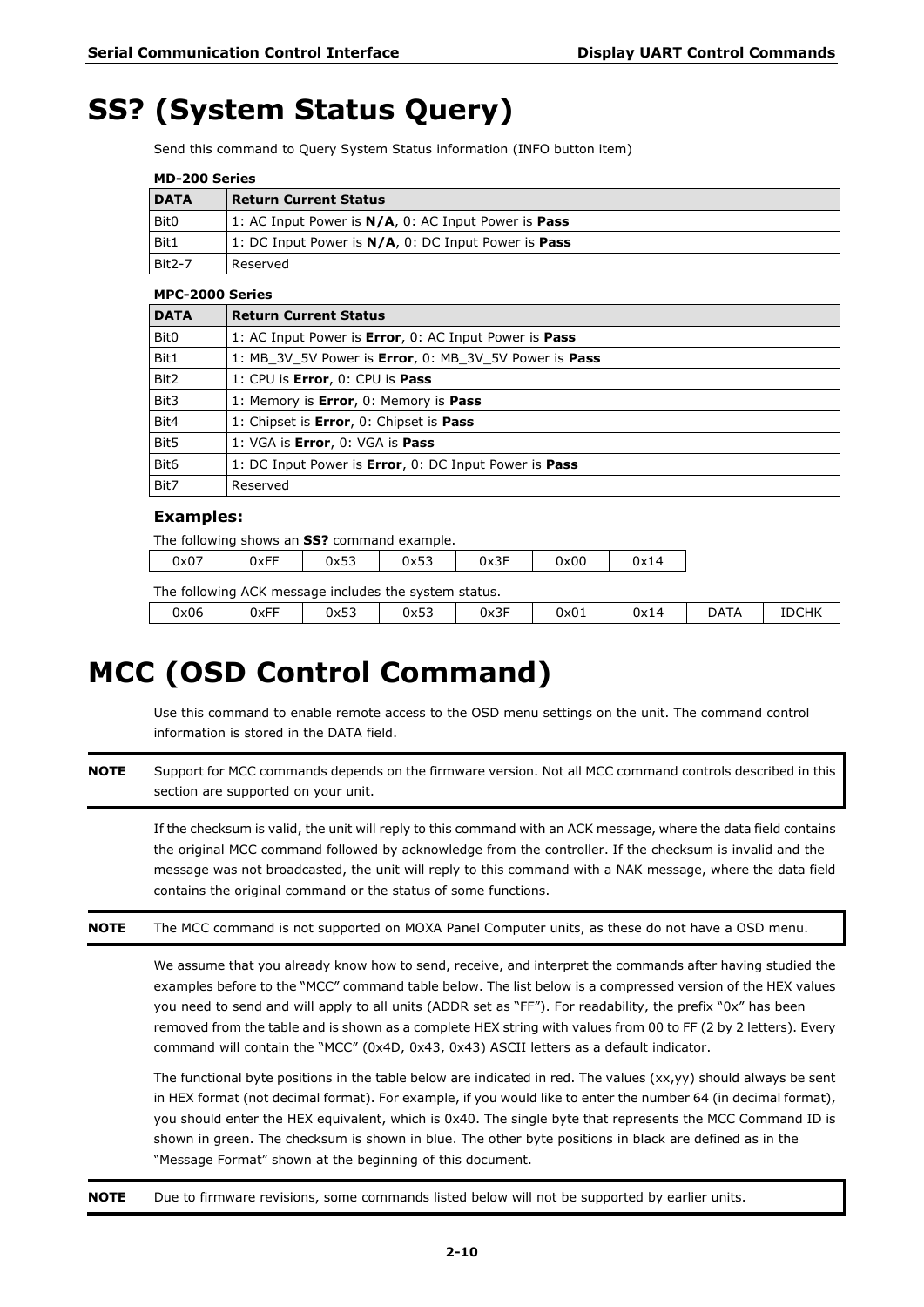| <b>MCC Command</b>               |                                                                          | <b>Details and Values</b>        |
|----------------------------------|--------------------------------------------------------------------------|----------------------------------|
|                                  | <b>Syntax and Functionality</b>                                          |                                  |
| <b>Brightness Control</b>        | Syntax: 07 FF 4D 43 43 03 23 81 xx yy zz                                 | Where $xx = "0"$ to "F"          |
|                                  | <b>Function Examples:</b>                                                | Where $yy = "0"$ to "F"          |
|                                  | Example "255": 07 FF 4D 43 43 03 23 81 46 46 F2                          | Where $zz =$ Calculated Checksum |
|                                  | Query "?": 07 FF 4D 43 43 02 24 81 3F 3F                                 | Max Range: "0" "0" to "F" "F"    |
|                                  | Reset "R": 07 FF 4D 43 43 02 24 81 52 2C                                 | Default: "A" "0" (160)           |
|                                  | Reset "r": 07 FF 4D 43 43 02 24 81 72 0C                                 |                                  |
|                                  | Increase "+": 07 FF 4D 43 43 02 24 81 2B 53                              |                                  |
|                                  | Decrease "-": 07 FF 4D 43 43 02 24 81 2D 51                              |                                  |
| <b>Contrast Control</b>          | Syntax: 07 FF 4D 43 43 04 22 82 ww xx yy zz                              | Where ww = "a" to "A"            |
|                                  | <b>Function Examples:</b>                                                | Where $xx = "0"$ to "6"          |
|                                  | Example "A00": 07 FF 4D 43 43 04 22 82 41 30 30 DC Where yy = "0" to "F" |                                  |
|                                  | Example "a00": 07 FF 4D 43 43 04 22 82 61 30 30 BC                       | Where $zz =$ Calculated Checksum |
|                                  | Query "?": 07 FF 4D 43 43 02 24 82 3F 3E                                 | Max Range: "0" "0" to "6" "4"    |
|                                  | Reset "R": 07 FF 4D 43 43 02 24 82 52 2B                                 | Default: "0" "0"                 |
|                                  | Reset "r": 07 FF 4D 43 43 02 24 82 72 0B                                 |                                  |
|                                  | Increase "+": 07 FF 4D 43 43 02 24 82 2B 52                              |                                  |
|                                  | Decrease "-": 07 FF 4D 43 43 02 24 82 2D 50                              |                                  |
| <b>Manual Clock Control</b>      | Syntax: 07 FF 4D 43 43 02 24 85 xx zz                                    | For VGA Mode only                |
|                                  | <b>Function Examples:</b>                                                |                                  |
|                                  | Increase "+": 07 FF 4D 43 43 02 24 85 2B 4F                              |                                  |
|                                  | Decrease "-": 07 FF 4D 43 43 02 24 85 2D 4D                              |                                  |
| <b>Image Horizontal Position</b> | Syntax: 07 FF 4D 43 43 02 24 86 xx zz                                    | For VGA Mode only                |
|                                  | <b>Function Examples:</b>                                                |                                  |
|                                  | Increase "+": 07 FF 4D 43 43 02 24 86 2B 4E                              |                                  |
|                                  | Decrease "-": 07 FF 4D 43 43 02 24 86 2D 4C                              |                                  |
| <b>Image Vertical Position</b>   | Syntax: 07 FF 4D 43 43 02 24 87 xx zz                                    | For VGA Mode only                |
|                                  | <b>Function Examples:</b>                                                |                                  |
|                                  | Increase "+": 07 FF 4D 43 43 02 24 87 2B 4D                              |                                  |
|                                  | Decrease "-": 07 FF 4D 43 43 02 24 87 2D 4B                              |                                  |
| <b>Auto Source</b>               | Syntax: 07 FF 4D 43 43 02 24 88 xx zz                                    | Where $xx = "0"$ to "1"          |
|                                  | <b>Function Examples:</b>                                                | Where $zz =$ Calculated Checksum |
|                                  | Example "1": 07 FF 4D 43 43 02 24 88 31 46                               | Available function:              |
|                                  | Query "?": 07 FF 4D 43 43 02 24 88 3F 38                                 | " $0" = Disble$                  |
|                                  | Reset "R": 07 FF 4D 43 43 02 24 88 52 25                                 | " $1"$ = Enable                  |
|                                  | Reset "r": 07 FF 4D 43 43 02 24 88 72 05                                 |                                  |
| <b>OSD Lock Mode</b>             | Syntax: 07 FF 4D 43 43 02 24 8D xx zz                                    | Where $xx = "0"$ to "1"          |
|                                  | <b>Function Examples:</b>                                                | Where $zz =$ Calculated Checksum |
|                                  | Example "1": 07 FF 4D 43 43 02 24 8D 31 41                               | Available function:              |
|                                  | Query "?": 07 FF 4D 43 43 02 24 8D 3F 33                                 | "0" = Normal (default)           |
|                                  | Reset "R": 07 FF 4D 43 43 02 24 8D 52 20                                 | " $1"$ = Menu Protection         |
|                                  | Reset "r": 07 FF 4D 43 43 02 24 8D 72 00                                 | "S" = Set password (default is   |
|                                  | Set "999": 07 FF 4D 43 43 05 21 8D 53 39 39 39 74                        | "321")                           |
| Auto Adjustment                  | Syntax: 07 FF 4D 43 43 02 24 8F xx zz                                    | For VGA Mode only                |
|                                  | <b>Function Examples:</b>                                                | Where $xx = "0"$ to "1"          |
|                                  | Example "1": 07 FF 4D 43 43 02 24 8F 31 3F                               | Where $zz =$ Calculated Checksum |
|                                  | Query "?": 07 FF 4D 43 43 02 24 8F 3F 31                                 | Available function:              |
|                                  |                                                                          | " $0" =$ Off (default)           |
|                                  |                                                                          |                                  |
|                                  |                                                                          | " $1" = On (do auto adjustment)$ |
|                                  |                                                                          | Note: Auto adjustment will be    |
|                                  |                                                                          | executed when the previous auto  |
|                                  |                                                                          | adjusting operation is complete. |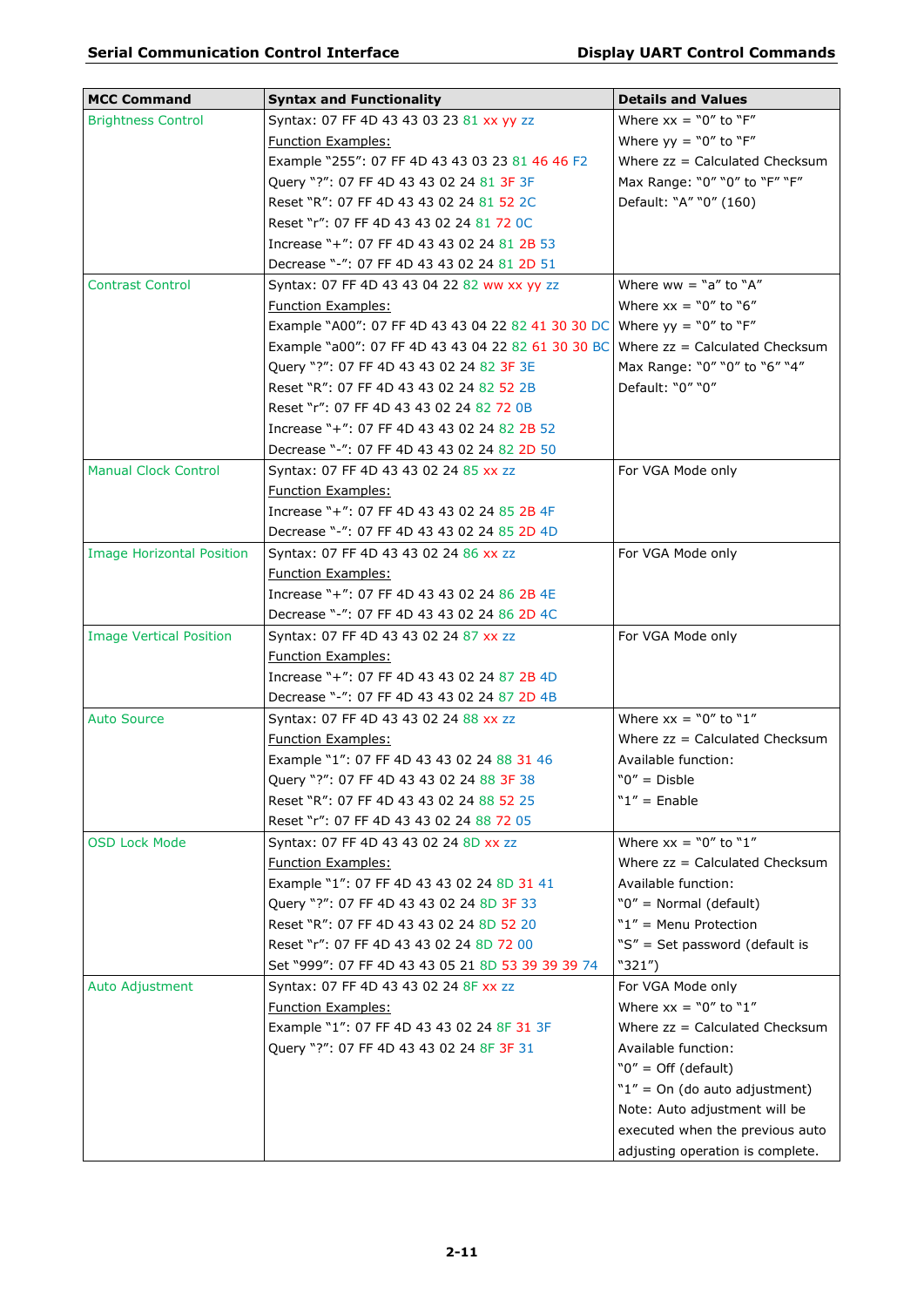| <b>MCC Command</b>              | <b>Syntax and Functionality</b>                | <b>Details and Values</b>        |
|---------------------------------|------------------------------------------------|----------------------------------|
| <b>OSD Horizontal Position</b>  | Syntax: 07 FF 4D 43 43 03 23 90 xx yy zz       | Where $xx = "0"$ to "6"          |
|                                 | <b>Function Examples:</b>                      | Where $yy = "0"$ to "F"          |
|                                 | Example "50": 07 FF 4D 43 43 03 23 90 35 30 0A | Where $zz =$ Calculated Checksum |
|                                 | Query "?": 07 FF 4D 43 43 02 24 90 3F 30       | Max Range: "0" "0" to "6" "4"    |
|                                 | Reset "R": 07 FF 4D 43 43 02 24 90 52 1D       | Default: "6" "4" (100)           |
|                                 | Reset "r": 07 FF 4D 43 43 02 24 90 72 FD       | Note: If Value > 100 then        |
|                                 | Increase "+": 07 FF 4D 43 43 02 24 90 2B 44    | Value $=$ 100.                   |
|                                 | Decrease "-": 07 FF 4D 43 43 02 24 90 2D 42    |                                  |
| <b>OSD Vertical Position</b>    | Syntax: 07 FF 4D 43 43 03 23 91 xx yy zz       | Where $xx = "0"$ to "6"          |
|                                 | <b>Function Examples:</b>                      | Where $yy = "0"$ to "F"          |
|                                 | Example "50": 07 FF 4D 43 43 03 23 91 35 30 09 | Where $zz =$ Calculated Checksum |
|                                 | Query "?": 07 FF 4D 43 43 02 24 91 3F 2F       | Max Range: "0" "0" to "6" "4"    |
|                                 | Reset "R": 07 FF 4D 43 43 02 24 91 52 1C       | Default: "6" "4" (100)           |
|                                 | Reset "r": 07 FF 4D 43 43 02 24 91 72 FC       | Note: If Value > 100 then        |
|                                 | Increase "+": 07 FF 4D 43 43 02 24 91 2B 43    | $Value=100.$                     |
|                                 | Decrease "-": 07 FF 4D 43 43 02 24 91 2D 41    |                                  |
| Select OSD Language             | Syntax: 07 FF 4D 43 43 02 24 95 xx zz          | Where $xx = "0"$                 |
|                                 | <b>Function Examples:</b>                      | Where zz = Calculated Checksum   |
|                                 | Example "0": 07 FF 4D 43 43 02 24 95 30 3A     | Available function:              |
|                                 | Query "?": 07 FF 4D 43 43 02 24 95 3F 2B       | "0" = English (default)          |
|                                 | Reset "R": 07 FF 4D 43 43 02 24 95 52 18       | Note:                            |
|                                 | Reset "r": 07 FF 4D 43 43 02 24 95 72 F8       | Currently only supports English  |
| Main Input Select               | Syntax: 07 FF 4D 43 43 02 24 98 xx zz          | Where $xx = "0"$ to "1"          |
|                                 | <b>Function Examples:</b>                      | Where $zz =$ Calculated Checksum |
|                                 | Example "0": 07 FF 4D 43 43 02 24 98 30 37     | Available function:              |
|                                 | Query "?": 07 FF 4D 43 43 02 24 98 3F 28       | " $0" = DVI$ (default)           |
|                                 | Reset "R": 07 FF 4D 43 43 02 24 98 52 15       | $"1" = VGA$                      |
|                                 | Reset "r": 07 FF 4D 43 43 02 24 98 72 F5       |                                  |
| <b>Communication Mode</b>       | Syntax: 07 FF 4D 43 43 02 24 99 xx zz          | Where $xx = "0"$ to "5"          |
|                                 | <b>Function Examples:</b>                      | Where $zz =$ Calculated Checksum |
|                                 | Example "0": 07 FF 4D 43 43 02 24 99 30 36     | Available function:              |
|                                 | Query "?": 07 FF 4D 43 43 02 24 99 3F 27       | $"0" = DB9_RS232$                |
|                                 | Reset "R": 07 FF 4D 43 43 02 24 99 52 14       | $"1" = TB_R S4852W$              |
|                                 | Reset "r": 07 FF 4D 43 43 02 24 99 72 F4       | $"2" = TB_R S422$                |
|                                 |                                                | Note:                            |
|                                 |                                                | DB9=DB9 connector                |
|                                 |                                                | TB=Terminal block connector      |
| Power Down/Up Display           | Syntax: 07 FF 4D 43 43 02 24 9F xx zz          | Where $xx = "0"$ to "1"          |
|                                 | <b>Function Examples:</b>                      | Where $zz =$ Calculated Checksum |
|                                 | Example "1": 07 FF 4D 43 43 02 24 9F 31 2F     | Available function:              |
|                                 | Query "?": 07 FF 4D 43 43 02 24 9F 3F 21       | " $0"$ = Power Off               |
|                                 | Reset "R": 07 FF 4D 43 43 02 24 9F 52 0E       | " $1"$ = Power On (default)      |
|                                 | Reset "r": 07 FF 4D 43 43 02 24 9F 72 EE       |                                  |
| <b>Color Temperature Select</b> | Syntax: 07 FF 4D 43 43 02 24 B3 xx zz          | Where $xx = "0"$ to "2"          |
|                                 | <b>Function Examples:</b>                      | Where $zz =$ Calculated Checksum |
|                                 | Example "2": 07 FF 4D 43 43 02 24 B3 32 1A     | Available function:              |
|                                 | Query "?": 07 FF 4D 43 43 02 24 B3 3F 0D       | $"0" = 9300K$                    |
|                                 | Reset "R": 07 FF 4D 43 43 02 24 B3 52 FA       | $"1" = 7500K$                    |
|                                 | Reset "r": 07 FF 4D 43 43 02 24 B3 72 DA       | " $2" = 6500K$ (default)         |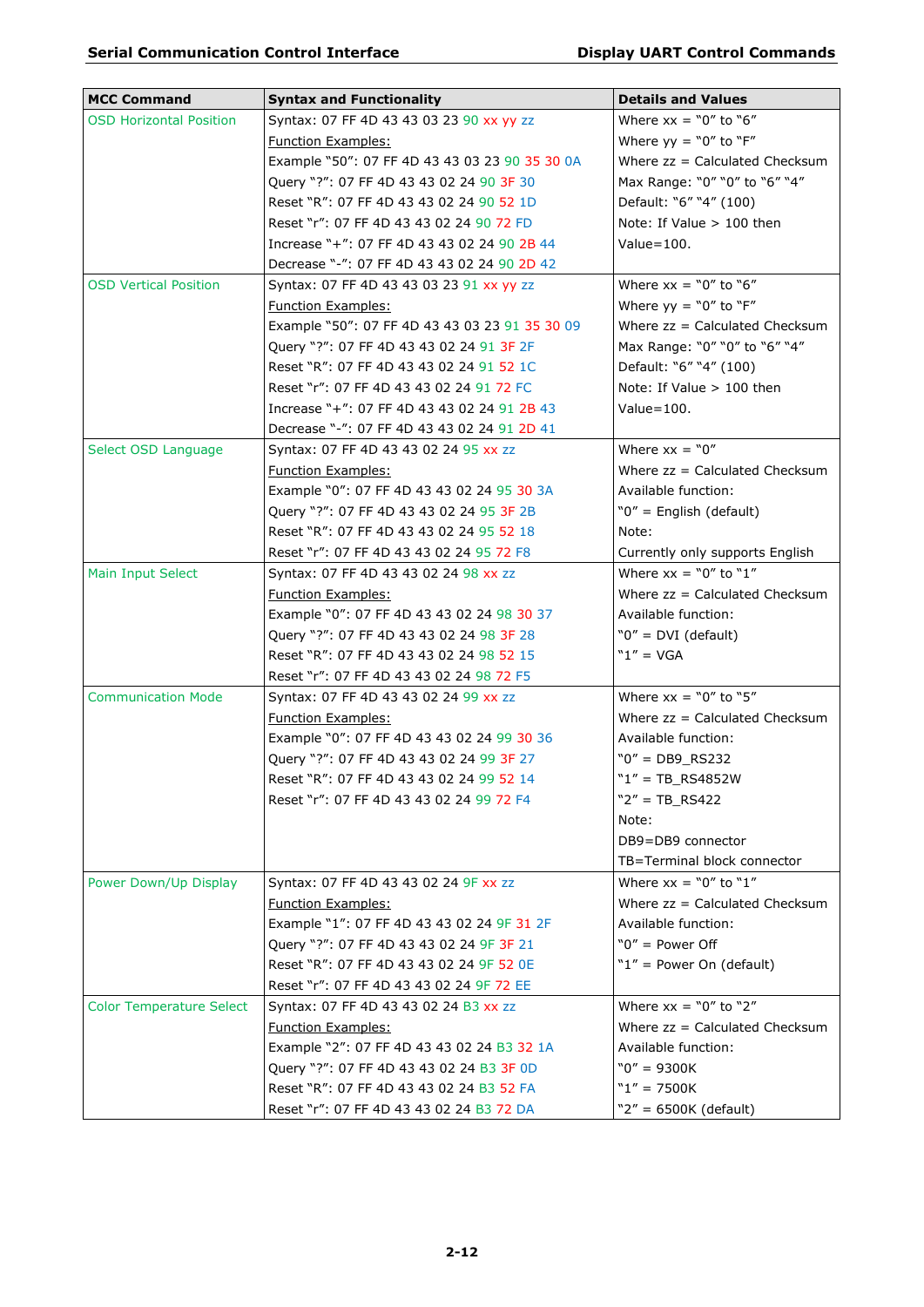| <b>MCC Command</b>             | <b>Syntax and Functionality</b>                                       | <b>Details and Values</b>           |
|--------------------------------|-----------------------------------------------------------------------|-------------------------------------|
|                                | Red Level for Selected Color Syntax: 07 FF 4D 43 43 03 23 B4 xx yy zz | Where $xx = "0"$ to "6"             |
|                                | <b>Function Examples:</b>                                             | Where $yy = "0"$ to "F"             |
|                                | Example "50": 07 FF 4D 43 43 03 23 B4 35 30 E6                        | Where zz = Calculated Checksum      |
|                                | Query "?": 07 FF 4D 43 43 02 24 B4 3F 0C                              | Max Range: "0" "0" to "6" "4"       |
|                                | Reset "R": 07 FF 4D 43 43 02 24 B4 52 F9                              | Default: "6" "4" (100)              |
|                                | Reset "r": 07 FF 4D 43 43 02 24 B4 72 D9                              |                                     |
|                                | Increase "+": 07 FF 4D 43 43 02 24 B4 2B 20                           |                                     |
|                                | Decrease "-": 07 FF 4D 43 43 02 24 B4 2D 1E                           |                                     |
| Green Level for Selected       | Syntax: 07 FF 4D 43 43 03 23 B5 xx yy zz                              | Where $xx = "0"$ to "6"             |
| Color                          | <b>Function Examples:</b>                                             | Where $yy = "0"$ to "F"             |
|                                | Example "50": 07 FF 4D 43 43 03 23 B5 35 30 E5                        | Where $zz =$ Calculated Checksum    |
|                                | Query "?": 07 FF 4D 43 43 02 24 B5 3F 0B                              | Max Range: "0" "0" to "6" "4"       |
|                                | Reset "R": 07 FF 4D 43 43 02 24 B5 52 F8                              | Default: "6" "4" (100)              |
|                                | Reset "r": 07 FF 4D 43 43 02 24 B5 72 D8                              |                                     |
|                                | Increase "+": 07 FF 4D 43 43 02 24 B5 2B 1F                           |                                     |
|                                | Decrease "-": 07 FF 4D 43 43 02 24 B5 2D 1D                           |                                     |
| <b>Blue Level for Selected</b> | Syntax: 07 FF 4D 43 43 03 23 B6 xx yy zz                              | Where $xx = "0"$ to $"6"$           |
| Color                          | <b>Function Examples:</b>                                             | Where $yy = "0"$ to "F"             |
|                                | Example "50": 07 FF 4D 43 43 03 23 B6 35 30 E4                        | Where $zz =$ Calculated Checksum    |
|                                | Query "?": 07 FF 4D 43 43 02 24 B6 3F 0A                              | Max Range: "0" "0" to "6" "4"       |
|                                | Reset "R": 07 FF 4D 43 43 02 24 B6 52 F7                              | Default: "6" "4" (100)              |
|                                | Reset "r": 07 FF 4D 43 43 02 24 B6 72 D7                              |                                     |
|                                | Increase "+": 07 FF 4D 43 43 02 24 B6 2B 1E                           |                                     |
|                                | Decrease "-": 07 FF 4D 43 43 02 24 B6 2D 1C                           |                                     |
| <b>Graphic Horizontal</b>      | Send only: 07 FF 4D 43 43 01 25 B7 48                                 | Available response status:          |
| <b>Resolution Query</b>        |                                                                       | "xxx" = where xxx is a 3-digit HEX  |
|                                |                                                                       | number indicating resolution.       |
|                                |                                                                       | Example:                            |
|                                |                                                                       | "0780" = 1920 in decimal            |
|                                | Graphic Vertical Resolution   Send only: 07 FF 4D 43 43 01 25 B8 47   | Available response status:          |
| Query                          |                                                                       | "xxx" = where xxx is a 3-digit HEX  |
|                                |                                                                       | number indicating resolution.       |
|                                |                                                                       | Example:                            |
|                                |                                                                       | "0480" = 1200 in decimal            |
| Graphic Horizontal Sync.       | Send only: 07 FF 4D 43 43 01 25 B9 46                                 | Available response status:          |
| Frequency                      |                                                                       | "xxx" = where xxx is a 3-digit HEX  |
|                                |                                                                       | number indicating frequency in      |
|                                |                                                                       | units of 100Hz.                     |
|                                |                                                                       | Example:                            |
|                                |                                                                       | "2A3" = 675 or 67.5 kHz decimal     |
| <b>Graphic Vertical Sync.</b>  | Send only: 07 FF 4D 43 43 01 25 BA 45                                 | Available response status:          |
| Frequency                      |                                                                       | "xxx" = where xxx is a 3-digit HEX  |
|                                |                                                                       | number indicating frequency in      |
|                                |                                                                       | units of $0.1$ Hz + 1 character     |
|                                |                                                                       | indicating field mode as:           |
|                                |                                                                       | "i" = Interlaced                    |
|                                |                                                                       | " $p'' =$ Progressive               |
|                                |                                                                       | Example:                            |
|                                |                                                                       | "258p" = $600$ (60 Hz), progressive |
|                                |                                                                       | fields                              |